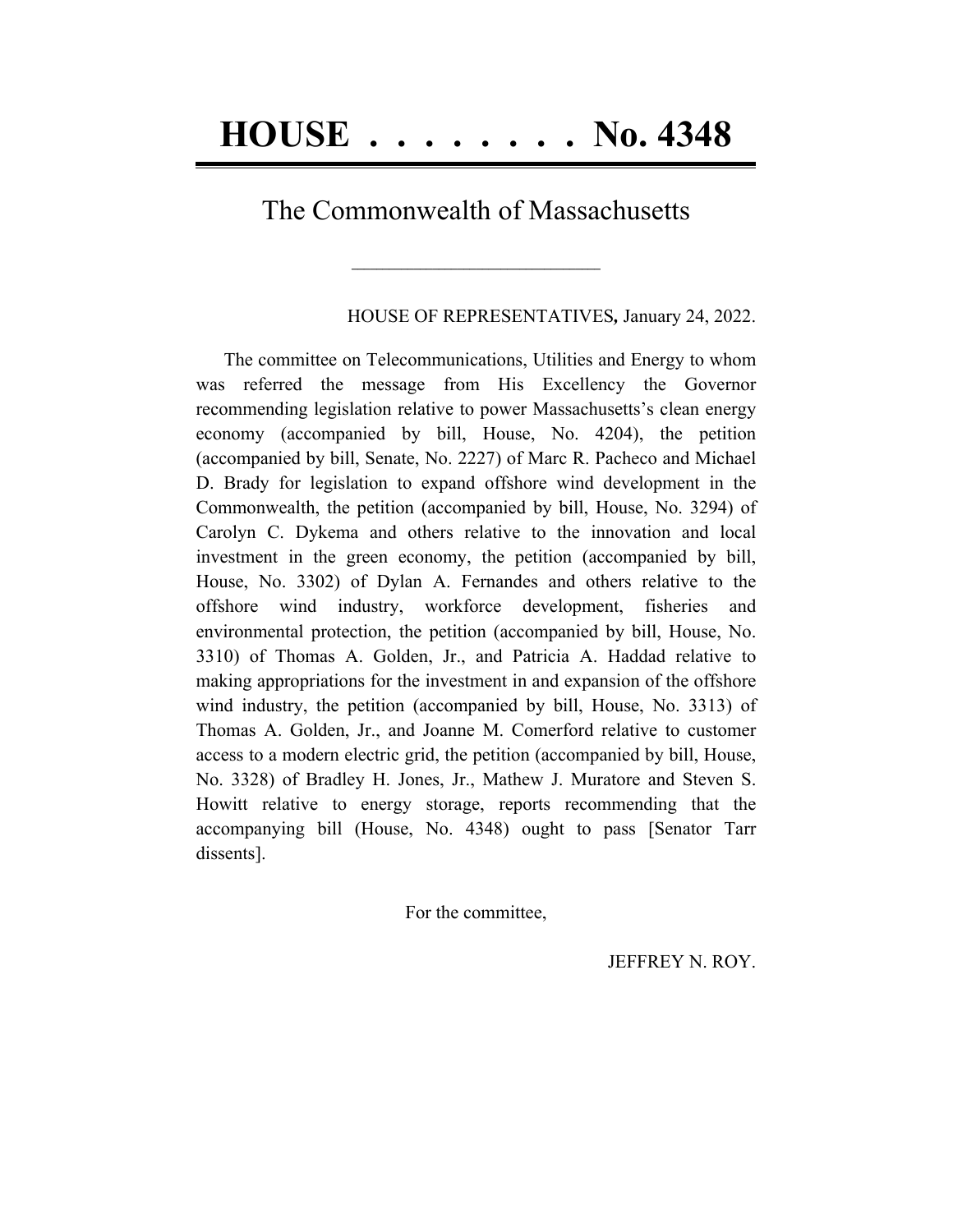## The Commonwealth of Massachusetts

**In the One Hundred and Ninety-Second General Court (2021-2022) \_\_\_\_\_\_\_\_\_\_\_\_\_\_\_**

**\_\_\_\_\_\_\_\_\_\_\_\_\_\_\_**

An Act advancing offshore wind and clean energy.

Be it enacted by the Senate and House of Representatives in General Court assembled, and by the authority *of the same, as follows:*

1 SECTION 1. Chapter 23 of the General Laws is hereby amended by adding the following 2 section:-

 Section 26. For the purpose of promoting access to academic and technical skills that prepare the workforce for high-skilled, high-wage and high-demand occupations in the Commonwealth, the executive office of labor and workforce development shall provide the department of elementary and secondary education, annually, not later than February 1, with a list of occupations in high-skilled, high-demand and high-wage industries in Massachusetts, including the related workforce needs and shortages in each region, that require an industry- recognized certification or and industry for which such certification would materially enhance a job applicant's chances for employment or enhanced compensation. The list shall be based on employment value, with the top 20 percent of occupations deemed occupations of high employment value, provided, however, that no occupation shall be included on the list which has an annual salary or wage less than 70 percent of the average annual salary or wage in the Commonwealth, unless the certification for such an occupation is stackable to another industry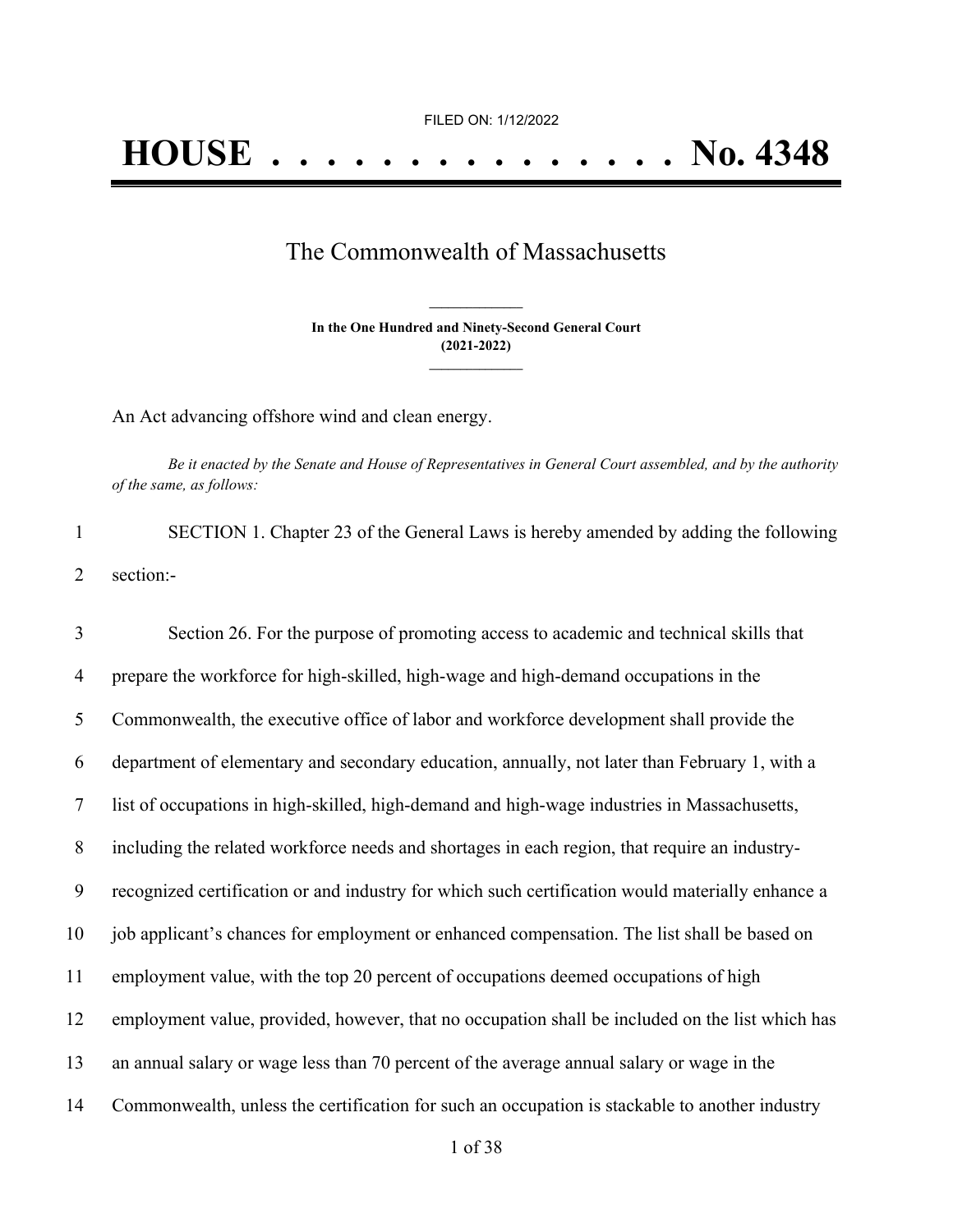certification and required for the next level of occupation. The executive office of labor and workforce development shall work in consultation with the department of elementary and secondary education for the purposes of making the list available to all school districts in the Commonwealth and the public. Information provided to the department of elementary and secondary education shall include, but shall not be limited to, recommendations on potential courses and programming in public schools that can effectively contribute to providing credentials in the top 20 percent of occupations in high-skilled, high-demand and high-wage industries in the Commonwealth.

 SECTION 2. Section 1 of chapter 23J of the General Laws, as appearing in the 2018 Official Edition, is hereby amended by adding after the definition of "fund" the following definition:-

 "Offshore wind company", a business corporation, partnership, firm, unincorporated association or other entity engaged in offshore wind development, manufacturing or commercialization in the commonwealth and any affiliate thereof, which is, or the members of which are, subject to taxation under chapter 62, 63, 64H or 64I.

 "Offshore wind organization," a non-profit institution, adult and community learning service provider, labor organization, regional employment board, public higher education institution, vocational-technical education institution or other entity engaged in offshore wind development that does not satisfy the definition of offshore wind company.

 SECTION 3. Section 2 of said chapter 23J, as so appearing, is hereby amended by striking out subsection (b) and inserting in place thereof the following subsection: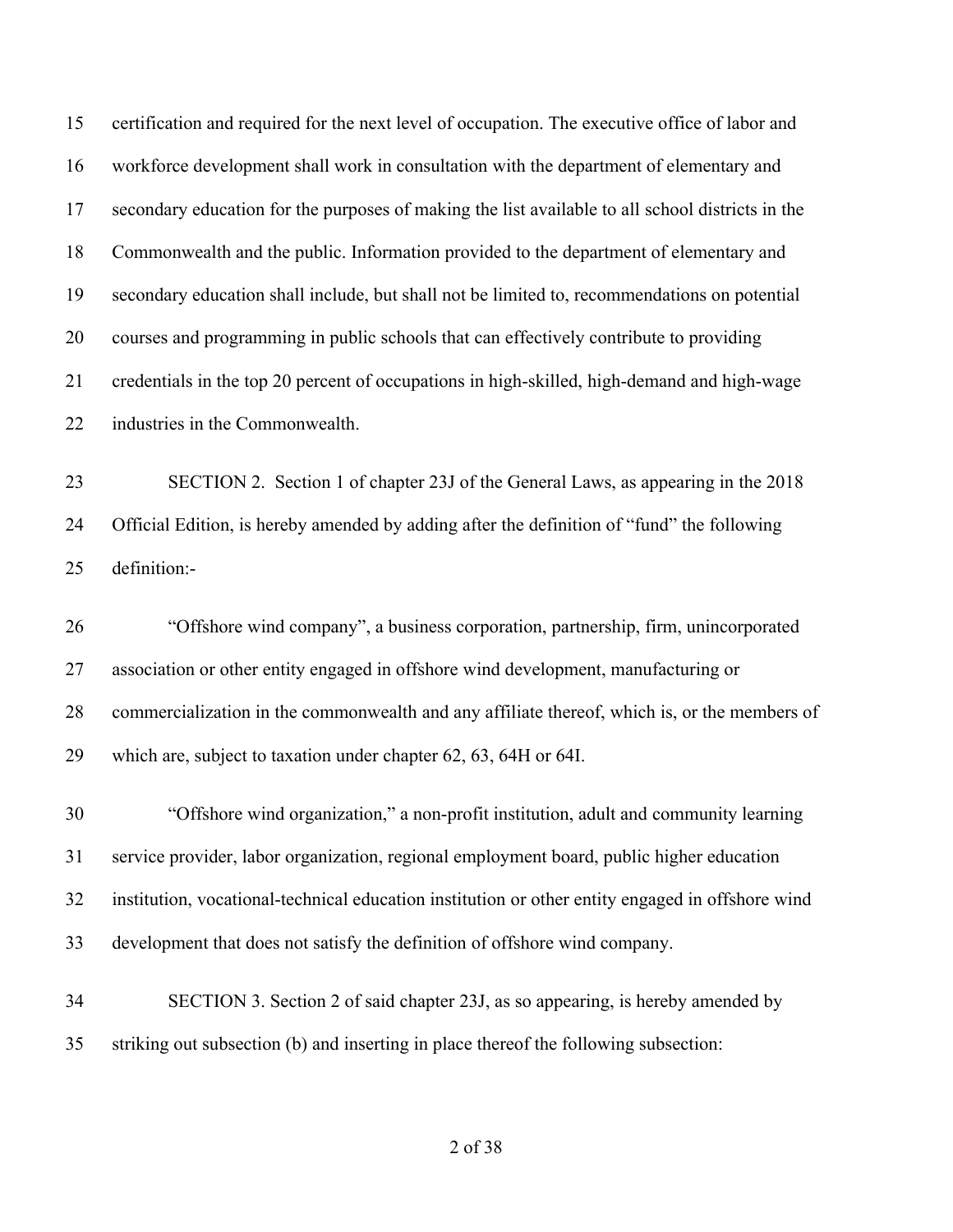(b) The center shall be governed and its corporate powers exercised by a board of directors consisting of 14 directors: 1 of whom shall be the secretary of energy and environmental affairs or their designee, who shall serve as a chair; 1 of whom shall be the secretary of housing and economic development or their designee; 1 of whom shall be the secretary of administration and finance or their designee; 1 of whom shall be the secretary of labor and workforce development or their designee; 1 of whom shall be the president of the University of Massachusetts or their designee; 1 of whom shall be the executive director of the Massachusetts Workforce Alliance; 1 of whom shall be the commissioner of the department of energy resources; 2 of whom shall be appointed by the Speaker of the Massachusetts House of Representatives, 1 of whom shall be a union representative; 2 of whom shall be appointed by the President of the Massachusetts Senate, 1 of whom shall have knowledge of electricity distribution, generation, supply or power marketing; and 3 of whom shall be appointed by the governor, 1 of whom shall be a venture capitalist or a chief executive officer of a Massachusetts- based clean energy corporation with expertise in clean energy technologies in the commonwealth, 1 of whom shall be the president of a Massachusetts community college or their designee, and 1 of whom shall be the president of a private college or university or their designee. Each of the 3 directors appointed by the governor, the two directors appointed by the Speaker of the Massachusetts House of Representatives and, and the two directors appointed by the President of the Massachusetts Senate shall serve for a term of 5 years. A director shall be eligible for reappointment. A director may be removed from their appointment by the governor for cause. A person appointed to fill a vacancy in the office of an appointed director of the board shall be appointed in a like matter and shall serve for only the unexpired term of the director.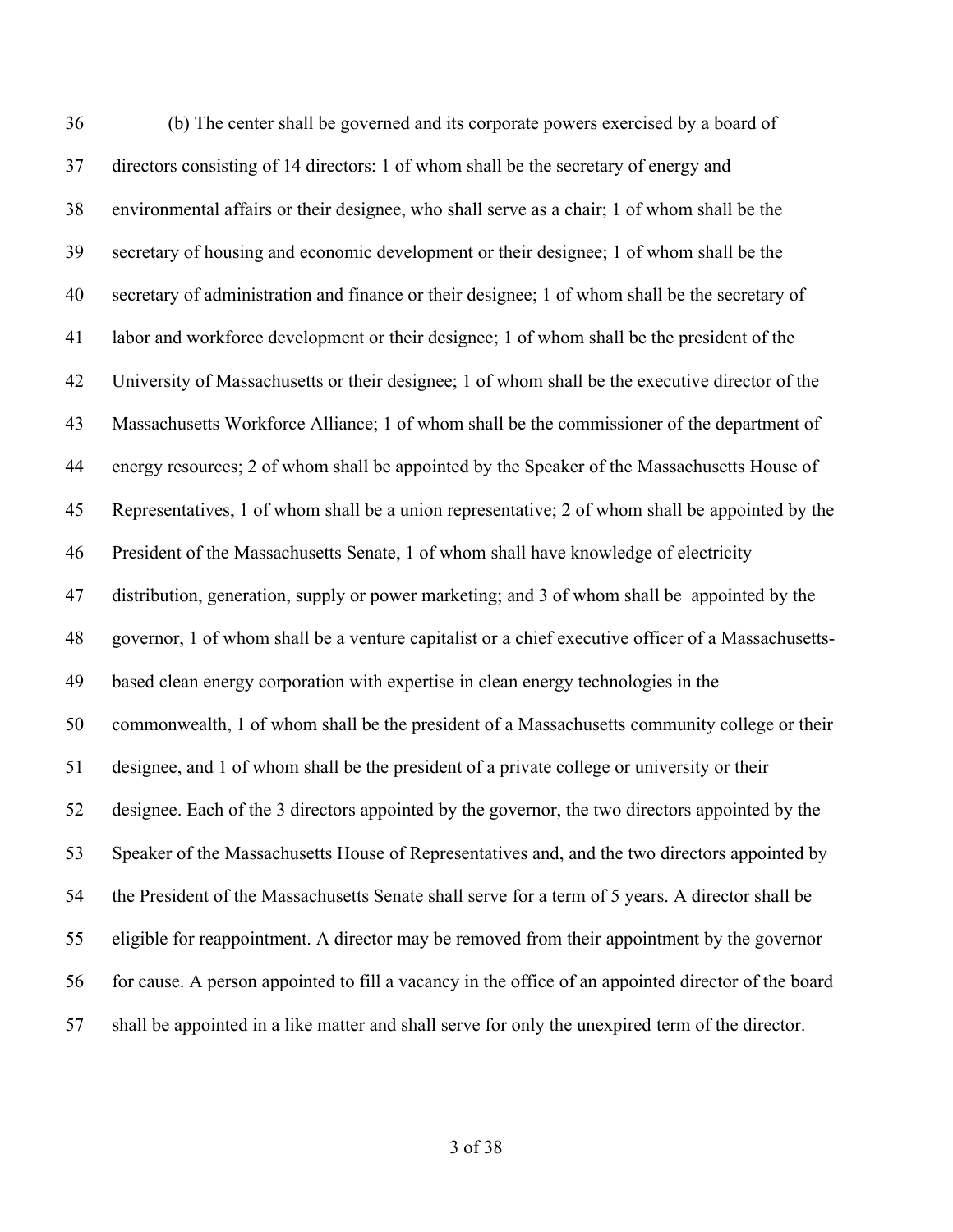| 58 | SECTION 4. Said section 2 of said chapter 23J is hereby further amended, in line 66, by            |
|----|----------------------------------------------------------------------------------------------------|
| 59 | striking out the word "Six" and inserting in place thereof the following word:- Seven.             |
| 60 | SECTION 5. Section 3 of said chapter 23J of the General Laws, as appearing in the 2018             |
| 61 | Official Edition, is hereby amended by inserting the following new paragraph:-                     |
| 62 | (32) to serve as a focal point, and provide state-wide coordination, for offshore wind             |
| 63 | initiatives; provided, however, that said responsibilities may include, but not be limited to: (i) |
| 64 | working with public and private higher education institutions in the commonwealth to coordinate    |
| 65 | and strengthen offshore wind research activities in the commonwealth; (ii) strengthening           |
| 66 | collaborative research and development between universities and companies located within the       |
| 67 | commonwealth, (iii) addressing critical barriers facing offshore wind companies in the             |
| 68 | commonwealth; (iv) assessing and reporting on infrastructure requirements that support the         |
| 69 | growing offshore wind industry in the commonwealth; (v) supporting and growing an offshore         |
| 70 | wind supply chain in the commonwealth; (vi) supporting and developing offshore wind training       |
| 71 | initiatives; and (vii) supporting and growing offshore wind innovation and entrepreneurship in     |
| 72 | the commonwealth.                                                                                  |
| 73 | SECTION 6. Said chapter 23J of the General Laws, as so appearing in the 2018 Official              |
| 74 | Edition, is hereby further amended by adding after section 8 the following new section:-           |
| 75 | Section 8A. (a) There shall be established and placed within the center a commonwealth             |
| 76 | offshore wind industry investment program which shall be administered by the center. The           |
| 77 | purpose of the program shall be to develop and expand offshore wind industry-related               |
| 78 | employment opportunities in the commonwealth and to promote renewable energy-related               |
| 79 | innovations and economic development benefits to the commonwealth by supporting and                |
|    |                                                                                                    |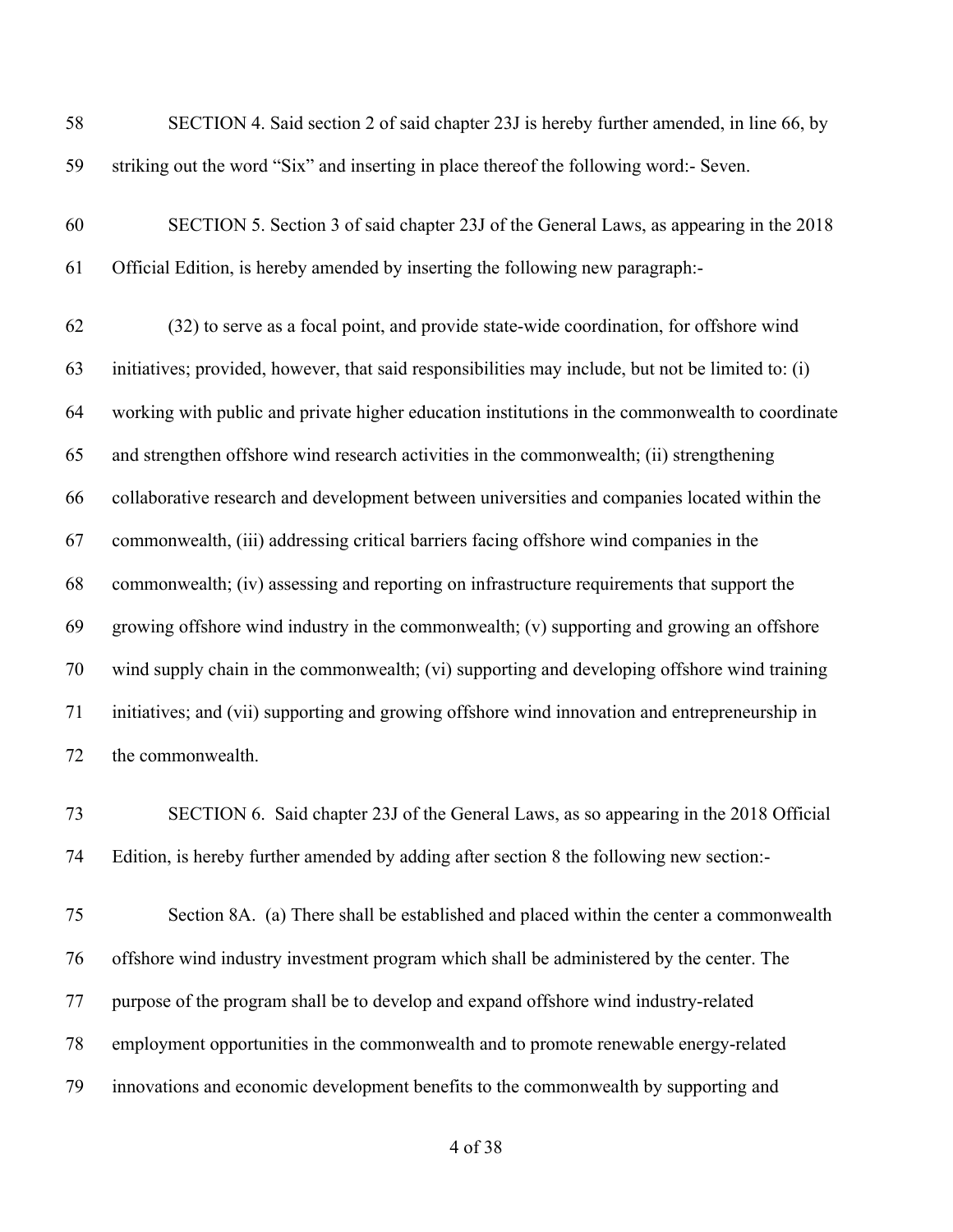stimulating siting, development, manufacturing and commercialization in the offshore wind industry. Offshore wind companies certified pursuant to subsection (b) and offshore wind organizations certified pursuant to subsection (c) shall be eligible for participation in the program.

 (b) The center may, upon a majority vote of the board, certify an offshore wind company as a certified offshore wind company upon: (i) the timely receipt, as determined by the center, of a certification proposal supported by independently verifiable information, signed under the pains and penalties of perjury by a person expressly authorized to contract on behalf of the offshore wind company and which shall include, but not be limited to: (A) an estimate of the projected new state revenue the offshore wind company expects to generate during the period for which the company seeks certification, together with a plan, including precise goals and objectives, by which the offshore wind company proposes to achieve the projected new state revenue; and (B) documentation of an agreement, if any, between the offshore wind company and banking institutions with which the offshore wind company shall have agreed to establish accounts and by which the banking institutions shall have agreed to commit a specified percentage of the funds deposited in the accounts for loans made thereby to companies under the small business capital access program established pursuant to section 57 of chapter 23A; and (ii) findings made by the center, based on the certification proposal, documents submitted therewith and any additional investigation by the center, and incorporated in its approval, that: (A) the offshore wind company shall meet all statutory requirements and any other criteria that the center may prescribe including, but not limited to criteria in the following areas: the offshore wind company's potential for leveraging additional funding or attracting additional resources to the commonwealth; the offshore wind company's potential to promote offshore wind manufacturing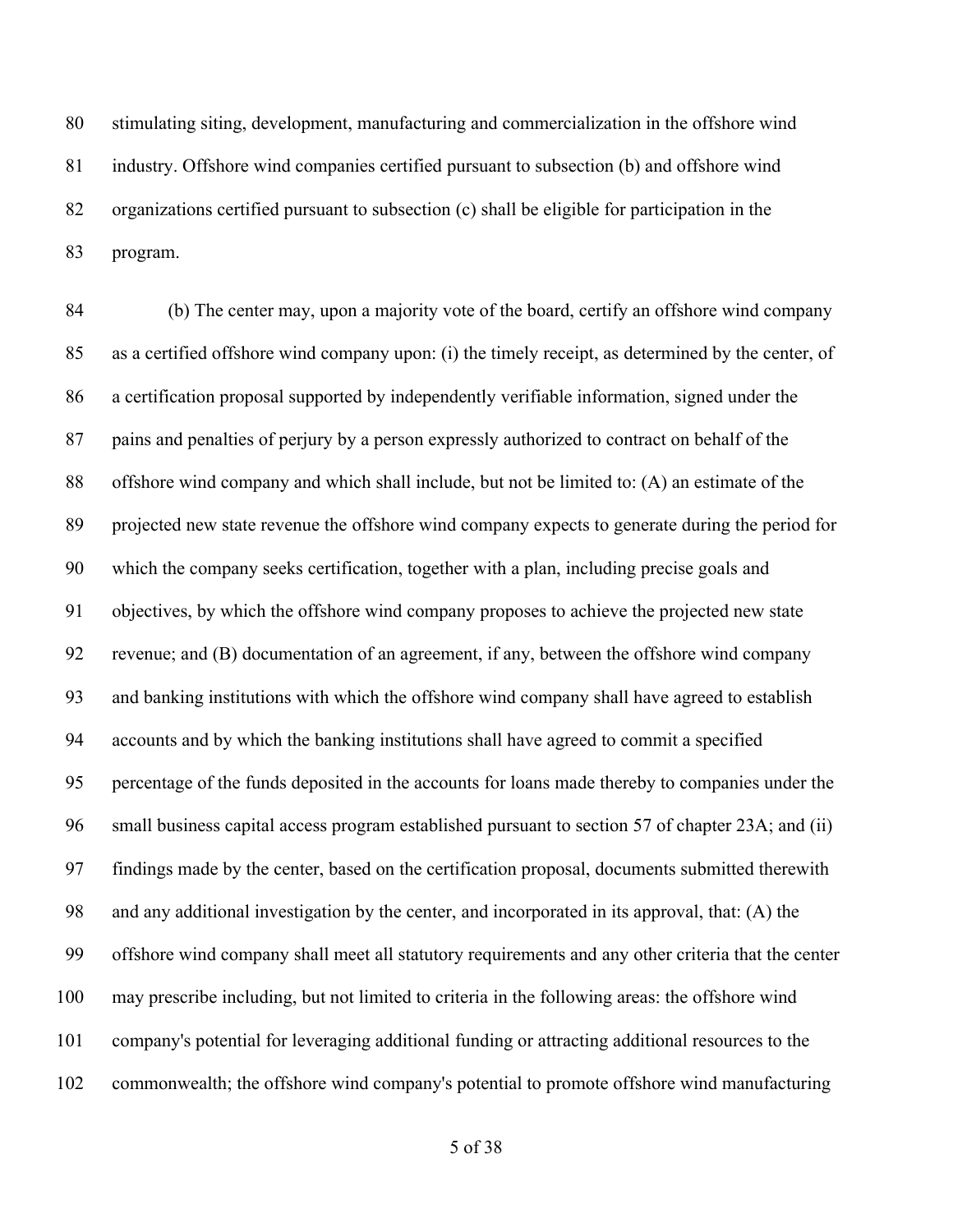in the commonwealth; and the offshore wind company's potential to create employment in the commonwealth; and (B) a certified offshore wind company shall meet the new state revenue and employment growth projections, as specified in the certification proposal, over the period for which it receives benefits.

 (c) The center may additionally certify an offshore wind organization and shall establish similar requirements for the certification of an offshore wind organization as required by subsection (b) of section 8A, providing that the requirements may take into account differences between offshore wind companies and organizations, and differences between different types of offshore wind organizations.

 (d) A certified offshore wind company or certified offshore wind organization may, upon a majority vote of the board or governing body, be eligible for the following benefits which shall be awarded by the board on a competitive basis: (1) benefits from the offshore wind tax incentive program established by subsection (e); (2) grants, loans or other investments over \$5,000,000 from the Massachusetts Offshore Wind Industry Investment Fund established by section 9A; (3) assistance from the center in accessing economic incentive programs within the Massachusetts office of business development, including access to the technical, human, financial, training, educational and site-finding resources necessary to expand or locate in the commonwealth; (4) assistance from the center in obtaining federal grants; (5) preference for pre-permitted industrial land as identified by the Massachusetts Development Finance Agency.

 (e) There shall be established an offshore wind industry tax incentive program. The center, in consultation with the department, may annually authorize incentives, including those established in subsection (w) of section 6 of chapter 62 and section 38II of chapter 63, that shall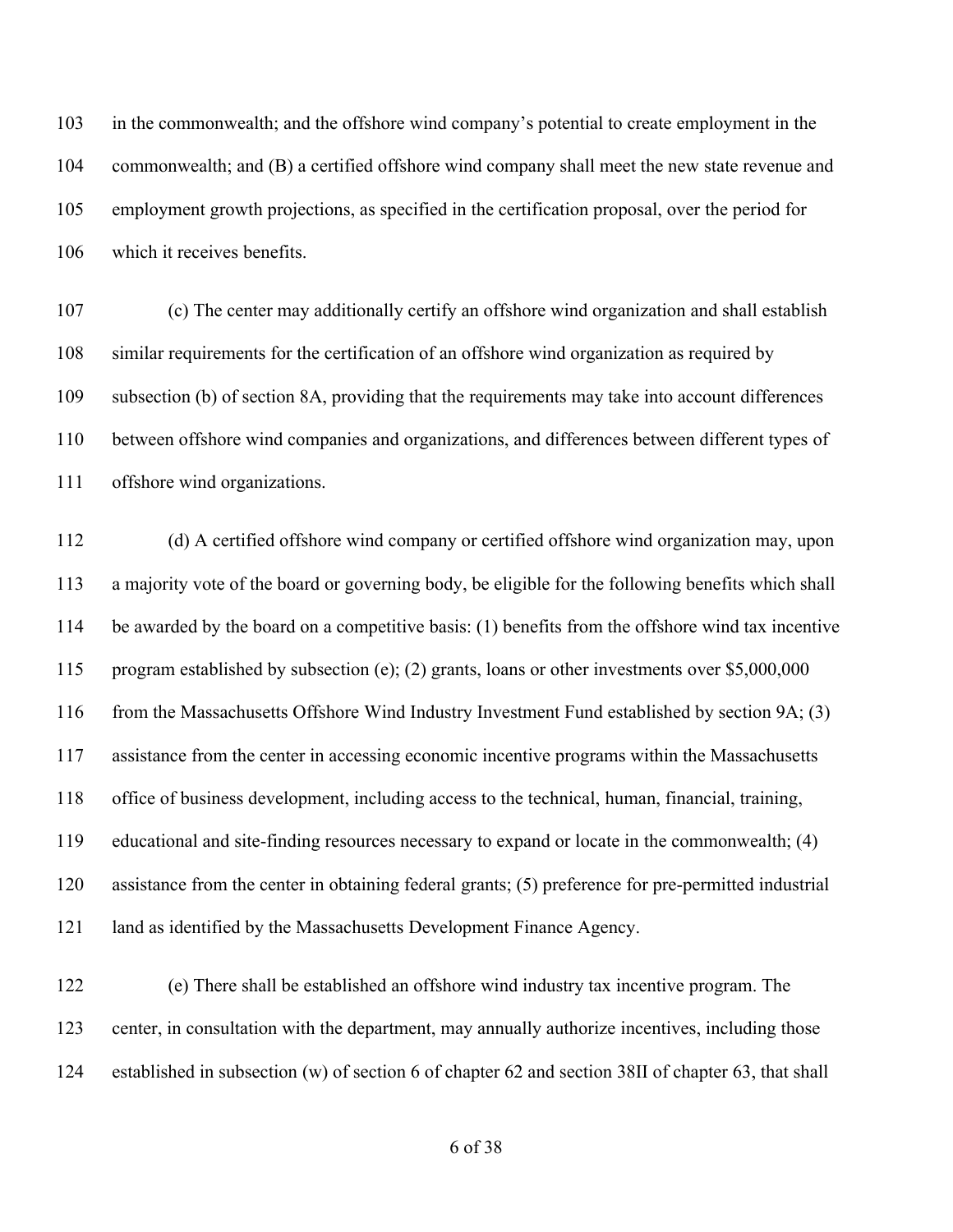not exceed \$30,000,000 annually. The center may, in consultation with the department, limit any incentive to a specific dollar amount or time duration or in any other manner deemed appropriate by the department; provided, however, that the department shall only allocate any such incentives among commonwealth certified offshore wind companies pursuant to subsection (b) and shall award such tax incentives pursuant to subsection (d). The center shall establish similar requirements as required by this section to provide said tax incentive program to offshore wind organizations, providing that the requirements may take into account differences between offshore wind companies and organizations, and differences between different types of offshore wind organizations.

 The center shall provide an estimate to the secretary of administration and finance of the tax cost of extending benefits to a proposed project before certification, as approved by the commissioner of revenue, based on reasonable projections of project activities and costs. Tax incentives shall not be available to a certified offshore wind company or offshore wind organization unless expressly granted by the secretary of administration and finance in writing.

 (f)(1) Certification granted pursuant to subsection (b) and (c) shall be valid for 5 years starting with the tax year in which certification is granted. Each certified offshore wind company shall file an annual report with the center detailing whether it has met the specific targets established in the proposal pursuant to subclause (A) of clause (i) of subsection (b). Each certified offshore wind organization shall be governed by any reporting requirements required by 144 the center pursuant to subsection (c).

 (2) The certification of an offshore wind company may be revoked by the center after an independent investigation and determination that representations made by the certified offshore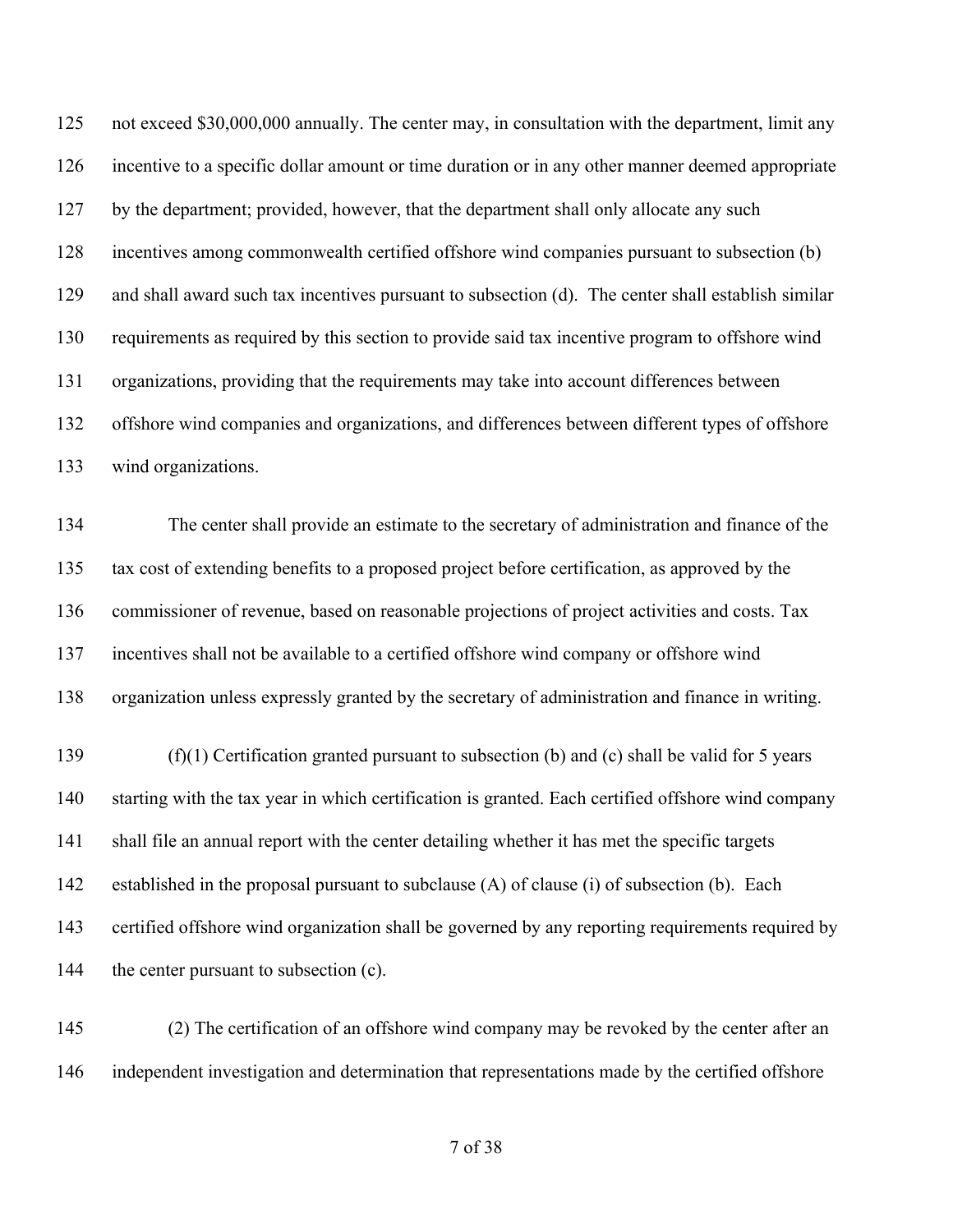wind company in its certification proposal are materially at variance with the conduct of the offshore wind company after receiving certification; provided, however, that the center shall review the certified offshore wind company at least annually; provided, further, that a project with an actual return on investment that is less than 70 per cent of the return on investment projected in the certification proposal shall be deemed to contain a material variance for a revocation determination. If the center determines not to revoke certification upon a finding that the actual return on investment for the project is less than 70 per cent, the center shall provide its reasons for the decision in writing to the secretary of administration and finance, the commissioner of revenue and the clerks of the house of representatives and the senate, who shall forward the same to the house and senate committees on ways and means, the joint committee on revenue, the joint committee on telecommunications, utilities and energy, and the joint committee on economic development and emerging technologies. The center shall post these reasons on the internet for public access. The center shall establish similar requirements for the revocation of the certification of an offshore wind organization as required by this section, providing that the requirements may take into account differences between offshore wind companies and organizations, and differences between different types of offshore wind organizations.

 (3) Under this subsection, revocation shall take effect on the first day of the tax year in which the center determines that a material variance commenced. The commissioner of revenue shall, as of the effective date of the revocation, disallow any credits, exemptions or other tax benefits allowed by the original certification of tax benefits under this section. The department shall issue regulations to recapture the value of any credits, exemptions or other tax benefits allowed by the certification under this section. If the original certification allowed sales and use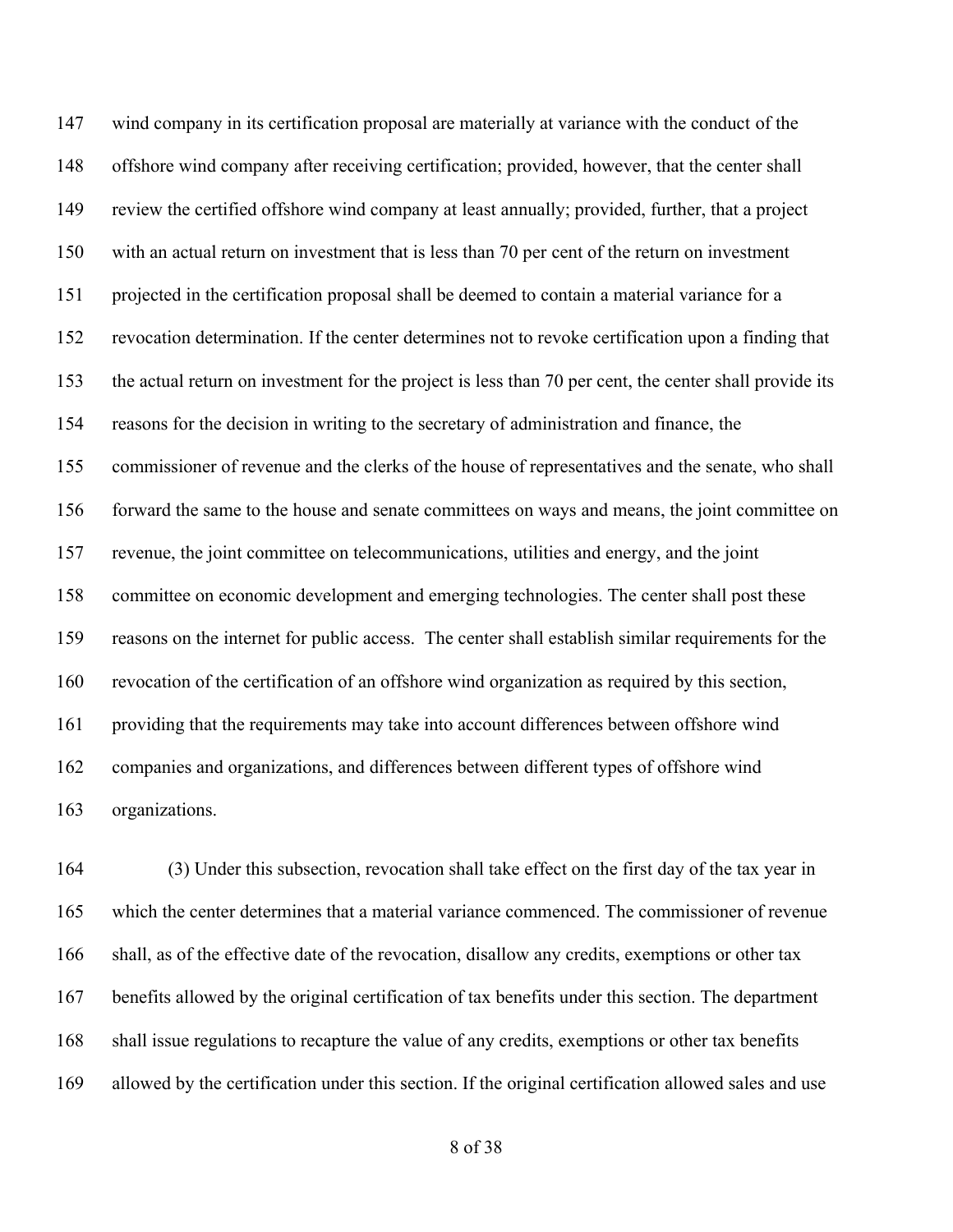tax exemptions the purchaser shall accrue use tax as of the date of revocation on a portion of the sales price on which exemption was claimed that is proportionate to the remaining useful life of the property.

 (4) Nothing in this subsection shall limit any legal remedies available to the commonwealth against any certified offshore wind company or certified offshore wind organization.

 (g) Capital funding provided to a certified offshore wind company may be revoked only by the center after an independent investigation and determination that representations made by the offshore wind company in its certification proposal are materially at variance with the conduct of the offshore wind company after certification; provided, further, that an offshore wind company generating less than 70 per cent of the projected new state revenue in the certification proposal shall be deemed to contain a material variance for the purposes of a revocation determination. If the center does not revoke certification despite said material variance, the center shall provide its reasons for the decision in writing to the secretary of administration and finance, the commissioner of revenue and the clerks of the house of representatives and the senate, who shall forward the same to the house and senate committees on ways and means, the joint committee on bonding, capital expenditures and state assets, the joint committee on telecommunications, utilities and energy, and the joint committee on economic development and emerging technologies. A notice of revocation under this subsection shall specify the date on which the revocation is effective, which shall be the date of the notice or the date on which the center determined that the material variance commenced. The secretary of administration and finance shall, as of the effective date of the revocation, disallow any loans, grants or other benefits allowed by the original certification under this section. The center shall establish similar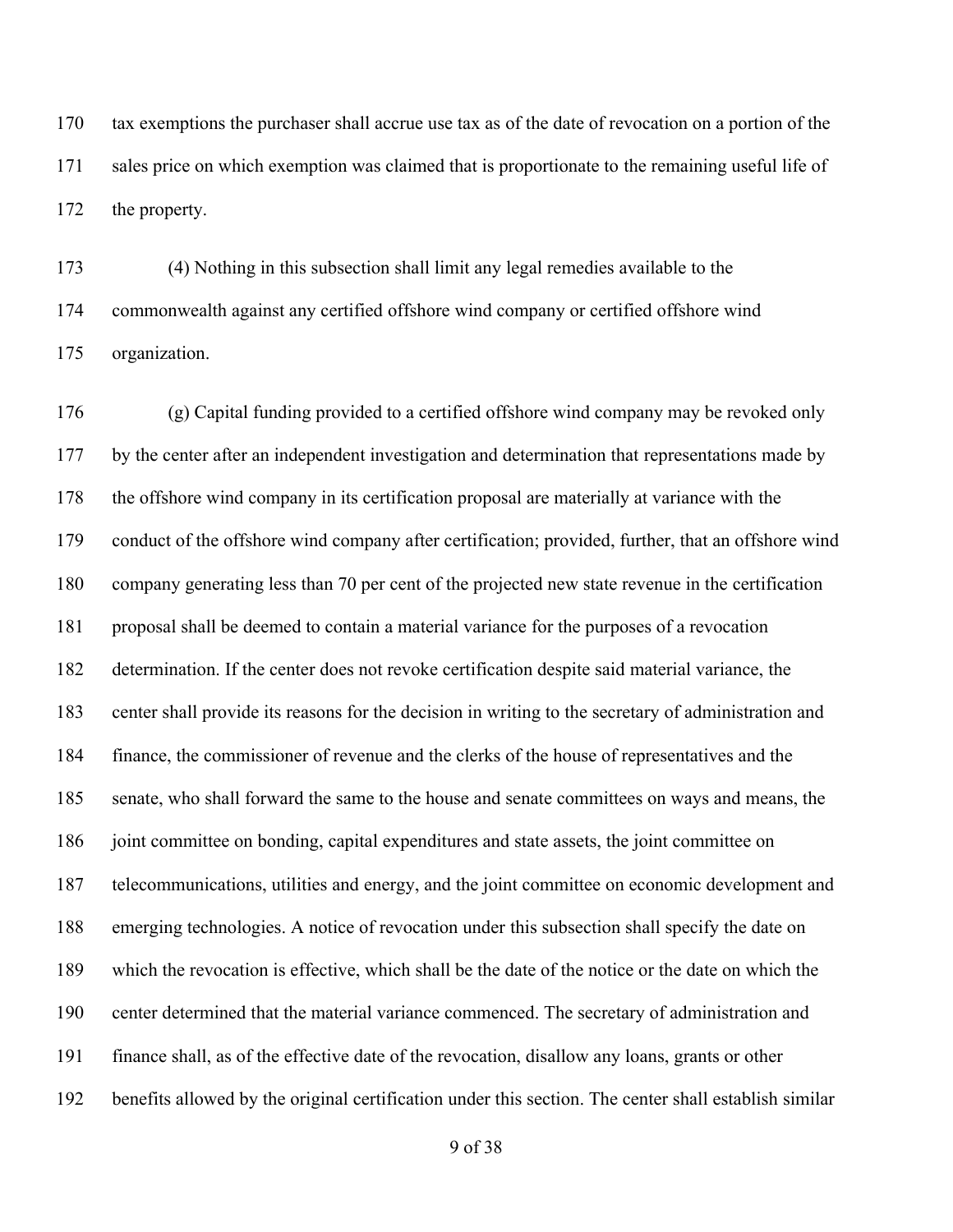requirements as required by this section for the revocation of capital funding provided to a certified offshore wind organization provided that the requirements may take into account differences between offshore wind companies and organizations, and differences between different types of offshore wind organizations. The department may issue regulations to recapture any grants or loans allowed by the certification under this section.

 (h) The center shall revoke the certification of an offshore wind company when independent investigations conducted in 2 consecutive years determine that representations made by the offshore wind company in its project proposal are deemed materially at variance, pursuant 201 to paragraph (2) of subsection (f) or subsection (g). The center shall establish similar requirements as required by this section for the revocation of the certification of an offshore wind organization provided that the requirements may take into account differences between offshore wind companies and organizations, and differences between different types of offshore wind organizations.

 SECTION 7. Said chapter 23J of the General Laws, as amended by section 13 of chapter 102 of the acts of 2021, is hereby amended by striking section 9A and inserting in place thereof the following section:-

 Section 9A. (a) There shall be established and placed within the center a fund to be known as the Massachusetts Offshore Wind Industry Investment Fund, hereinafter in this section referred to as the fund, to be held by the center separate and apart from its other funds. The fund shall be credited any appropriations, bond proceeds or other monies authorized by the general court and specifically designated to be credited thereto. The fund may also be credited such additional funds as are subject to the direction and control of the center, any pension funds,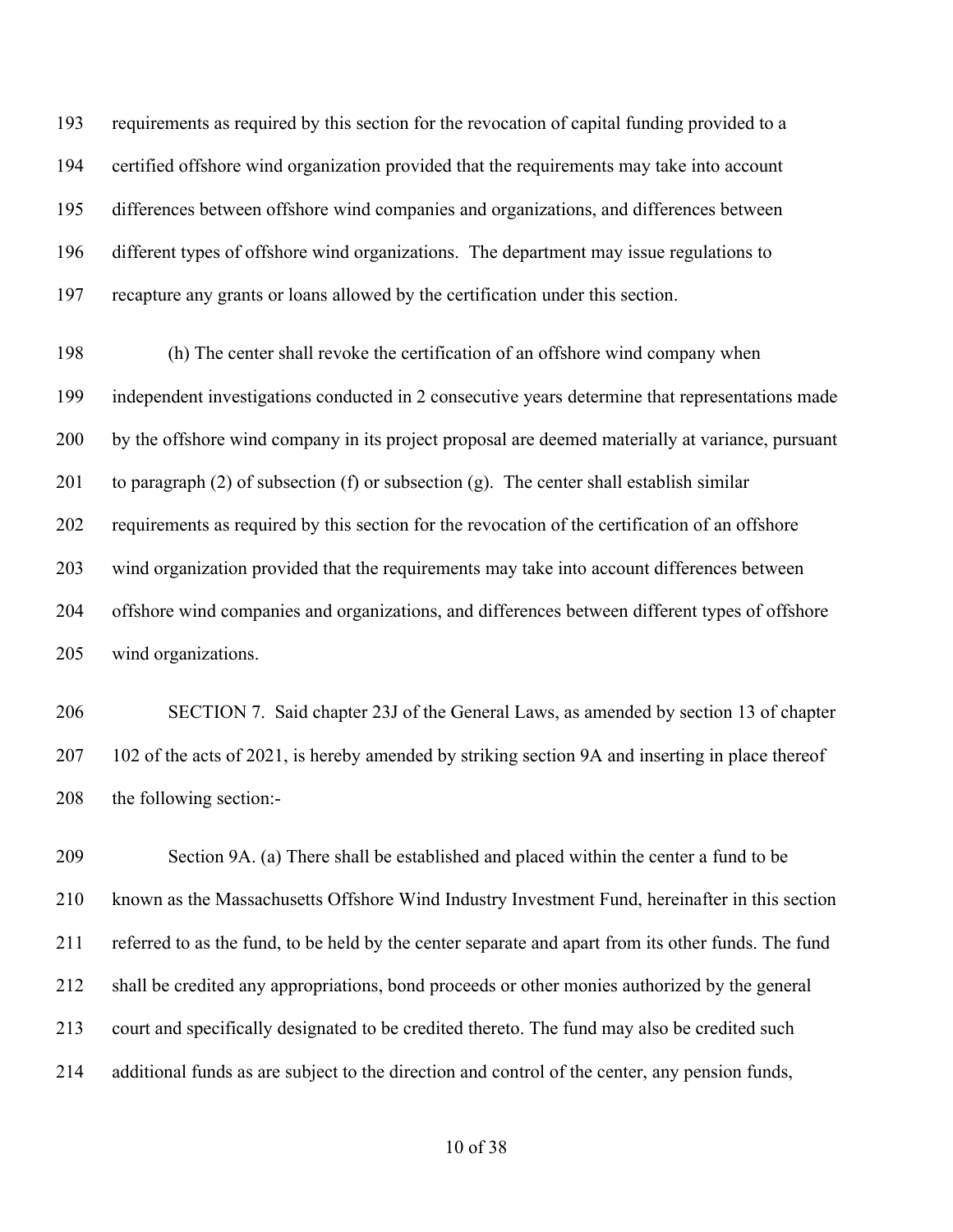federal grants or loans, royalties or private investment capital which may properly be applied in furtherance of the objectives of the fund, any proceeds from the sale of qualified investments secured or held by the fund, any fees and charges imposed relative to the making of qualified investments as defined by the center, secured or held by the fund and any other monies which may be available to the center for the purposes of the fund from any other source or sources. Any revenues, deposits, receipts, or funds received through the receipt of royalties, interest, dividends, or the sale of equity instruments shall be deposited in the fund, and shall be available to the center for the purposes described in this section, without further appropriation. All available monies in the fund that are unexpended at the end of each fiscal year shall not revert to the General Fund and shall be available for expenditure in the subsequent fiscal year.

 (b) The center shall invest and reinvest the fund and the income thereof only as follows: 226 (1) making qualified equity investments pursuant to subsection  $(c)$ ; (2) investing funds not required for immediate disbursement in the purchase of such securities as may be lawful investments for fiduciaries in the commonwealth; (3) paying binding obligations associated with such qualified investments which shall be secured by the fund as the same become payable; and (4) paying principal or interest on qualified investments secured by the fund or paying any redemption premium required to be paid when such qualified investments shall be redeemed prior to maturity; provided, however, that monies in the fund shall not be withdrawn at any time in such an amount as would reduce the amount of the fund to less than the minimum requirement thereof established by the board, except for the purpose of paying binding obligations associated with qualified investments which shall be secured by the fund as the same become payable.

 (c) The fund shall be held and applied by the center, subject to the approval of the board, to make investments, grants, research and other funding and loans designed to advance the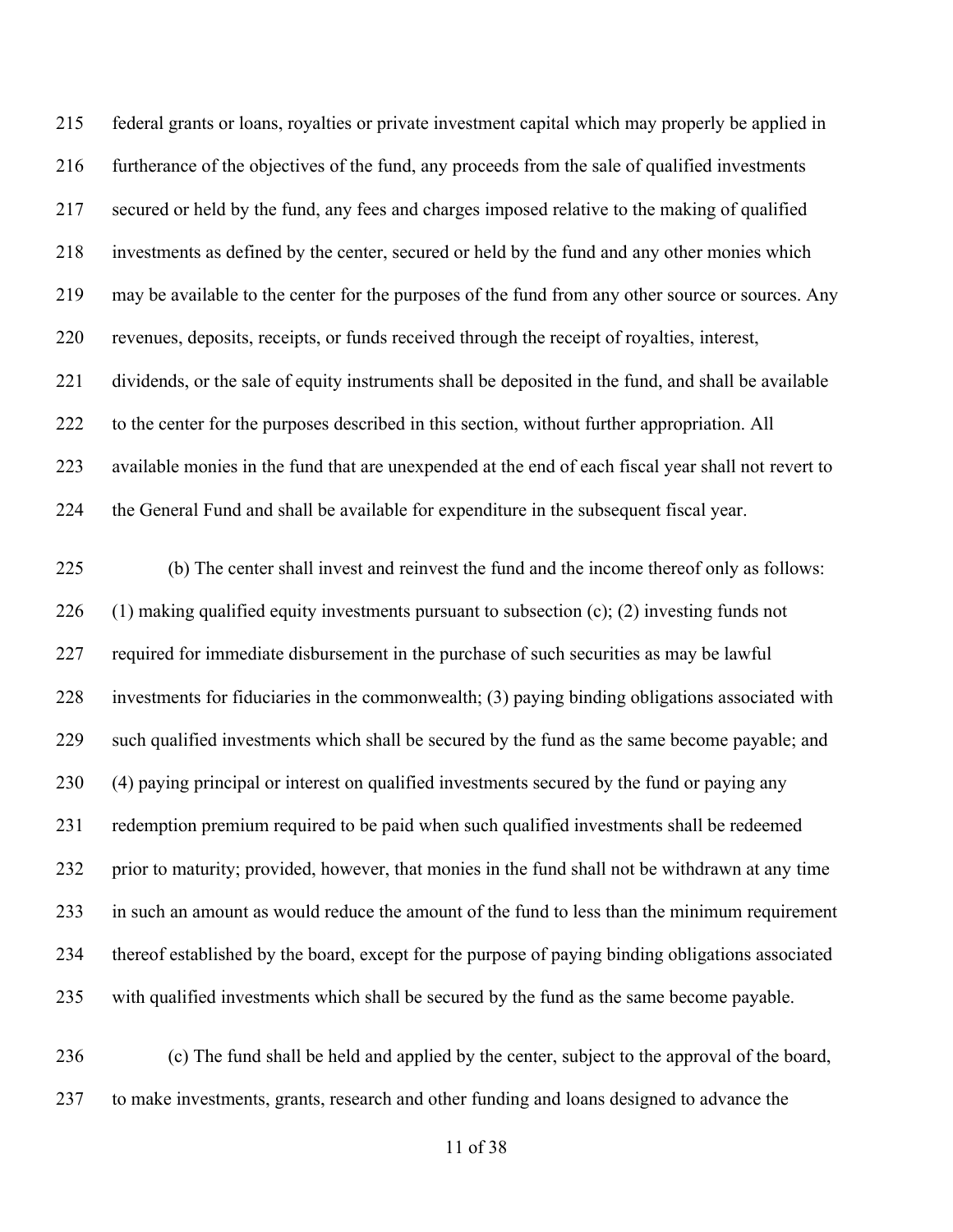following public purposes for the offshore wind industry in the commonwealth: (1) to stimulate increased financing for the siting and expansion of permanent offshore wind manufacturing facilities in the commonwealth by providing financing for the construction or expansion of such new facilities; (2) to provide funds for up to 50 percent of costs incurred by a certified offshore wind company interconnecting an offshore wind project or projects to the power grid, subject to a matching requirement by a certified offshore wind company, provided further, that said matching requirement may be increased in relation to the overall costs incurred; (3) to promote offshore wind innovation; (4) to promote manufacturing activities for new or existing advanced technologies and offshore wind research (5) to provide funds for the revitalization and infrastructure for ports in the commonwealth to support the offshore wind industry in the commonwealth; (6) to provide workforce training to prepare individuals for offshore wind careers as follows: (i) to public higher education institutions and vocational-technical education institutions for the adoption of basic safety training and basic technical training programs; provided, however, that the center shall prioritize awards to institutions seeking accreditation in internationally recognized training standards, including, but not limited to, standards developed by the Global Wind Organisation; (ii) to public higher education institutions and vocational- technical education institutions for the development, expansion and promotion of offshore wind professional certificate programs and courses tailored to careers in the offshore wind energy industry for students in associate and baccalaureate degree programs; (iii) to adult and community learning service providers, labor organizations, public higher education institutions including Quincy College and vocational-technical education institutions for the sponsorship of award, scholarship and paid internship programs to support the education and training of individuals seeking careers in the offshore wind energy industry; provided, however, that the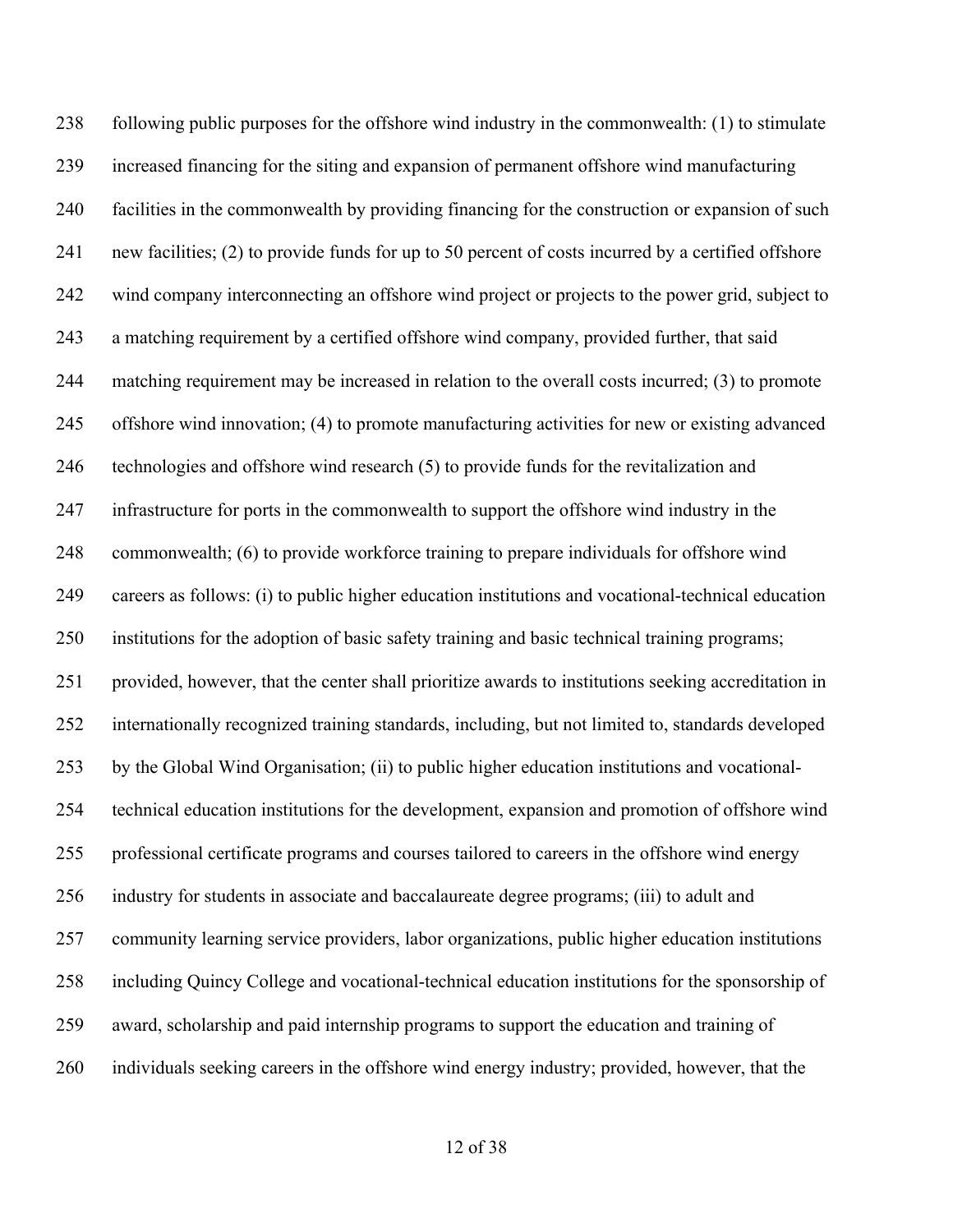center shall prioritize the promotion of careers in the skilled trades, water transportation, operations and maintenance and other occupations that the center identifies as high priority; and (iv) to regional employment boards to develop a regional strategy to support the development of the offshore wind energy industry and to publish their findings as an addendum to their workforce development blueprints; (7) leveraging funds to secure future federal funding to support the offshore wind energy industry in the commonwealth; (8) to provide funding for development, coordination and marketing of higher education programs; (9) to provide funding for site remediation, preparation and ancillary infrastructure improvement projects to support the offshore wind industry in the commonwealth; (10) the administration of the Massachusetts offshore wind industry investment program established in section 8A; and (11) to otherwise further the public purposes set forth herein.

 (d) The center shall make no such qualified investment pursuant to clause (1) of subsection (b) unless: (1) said investment has been approved by a majority vote of the board; (2) for qualified investments over \$5 million, the recipient is a certified offshore wind industry company or a certified offshore wind organization pursuant to section 8A; (3) the center finds, to the extent possible, that a definite benefit to the commonwealth's economy may reasonably be expected from said qualified investment; provided, further, that in evaluating a request or application for funding, the center shall consider the following: (i) the appropriateness of the project; (ii) whether the project has significant potential to expand employment; (iii) the project's potential to enhance technological advancements; (iv) the project's potential for leveraging additional funding or attracting resources to the commonwealth; and (v) the project's potential to promote manufacturing in the commonwealth; (4) to the extent said investment is a capital investment over \$5 million in a project or program owned or operated by a private institution, the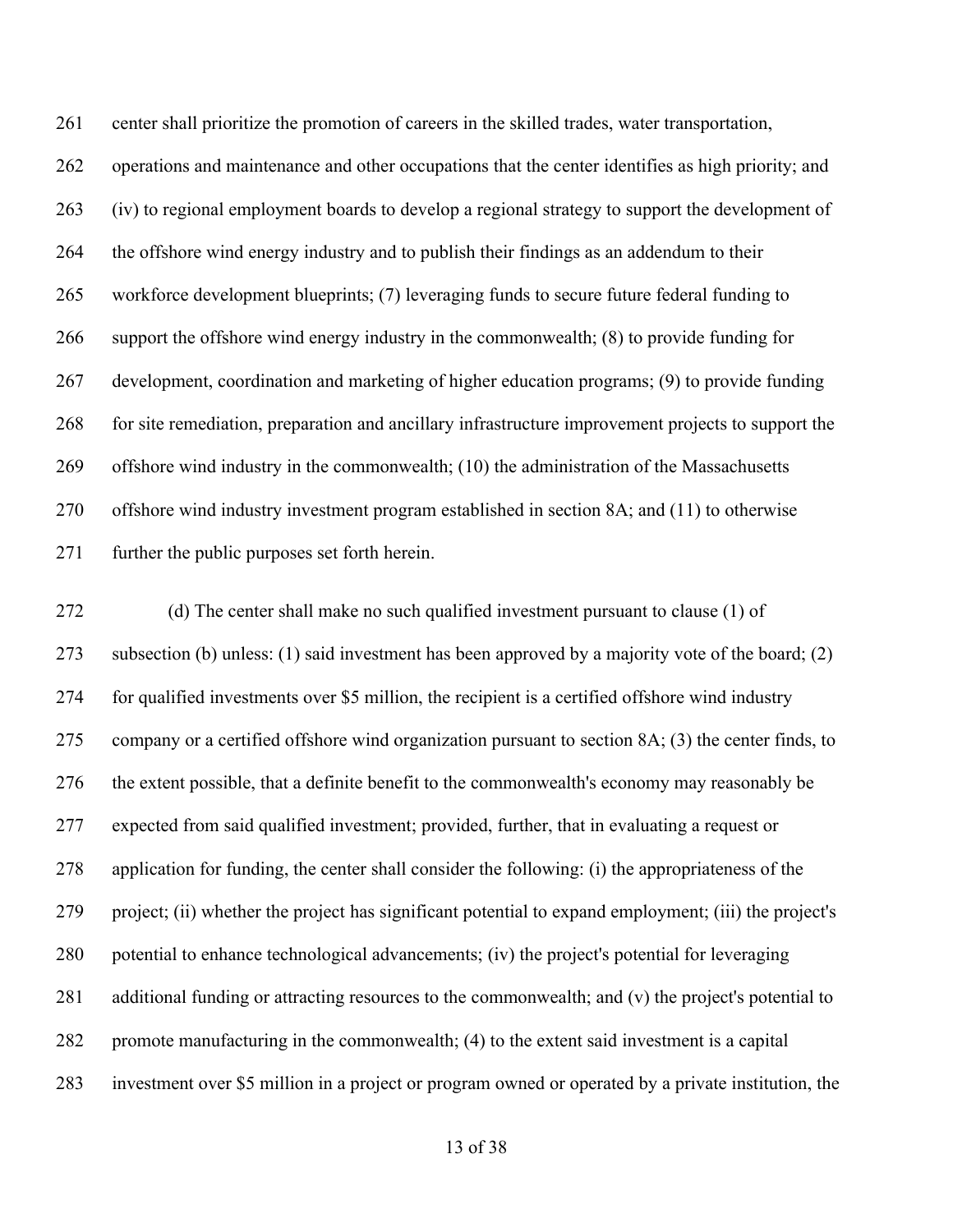investment has been approved by the secretary of the executive office of administration and finance upon request of the center; provided, however, that said request shall be submitted to the secretary in writing and shall, include but not be limited to: (i) a description of the project or program to be funded; (ii) the economic benefits to the commonwealth which can reasonably be expected from said project or program; (iii) a copy of the proposed contract or other document executing the transaction between the center and the recipient of the funds; (iv) a description of the contractual or other legal remedies available to the center upon non-performance of the contract or other document executing the transaction by the recipient including, but not limited to, any provisions for restitution or reimbursement of the funds granted, loaned or otherwise invested in or with the recipient; and (v) any other information as the secretary may determine; and (5) said qualified investment conforms with the rules approved by the board.

 Said rules shall set the terms and conditions for investments which shall constitute qualified investments including, but not limited to, loans, guarantees, loan insurance or reinsurance, equity investments, grants awarded pursuant to clause (3) of subsection (c), other financing or credit enhancing devices, as established by the center directly or on its own behalf or in conjunction with other public instrumentalities, or private institutions or the federal government. Said rules shall provide that qualified investments made pursuant to clauses (1) and (2) of said subsection (c) shall involve a transaction with the participation of at least 1 at-risk private party.

 Said rules shall establish the terms, procedures, standards and conditions which the center shall employ to identify qualified applications, process applications, make investment determinations, safeguard the fund, advance the objective of increasing employment opportunities, oversee the progress of qualified investments and secure the participation of other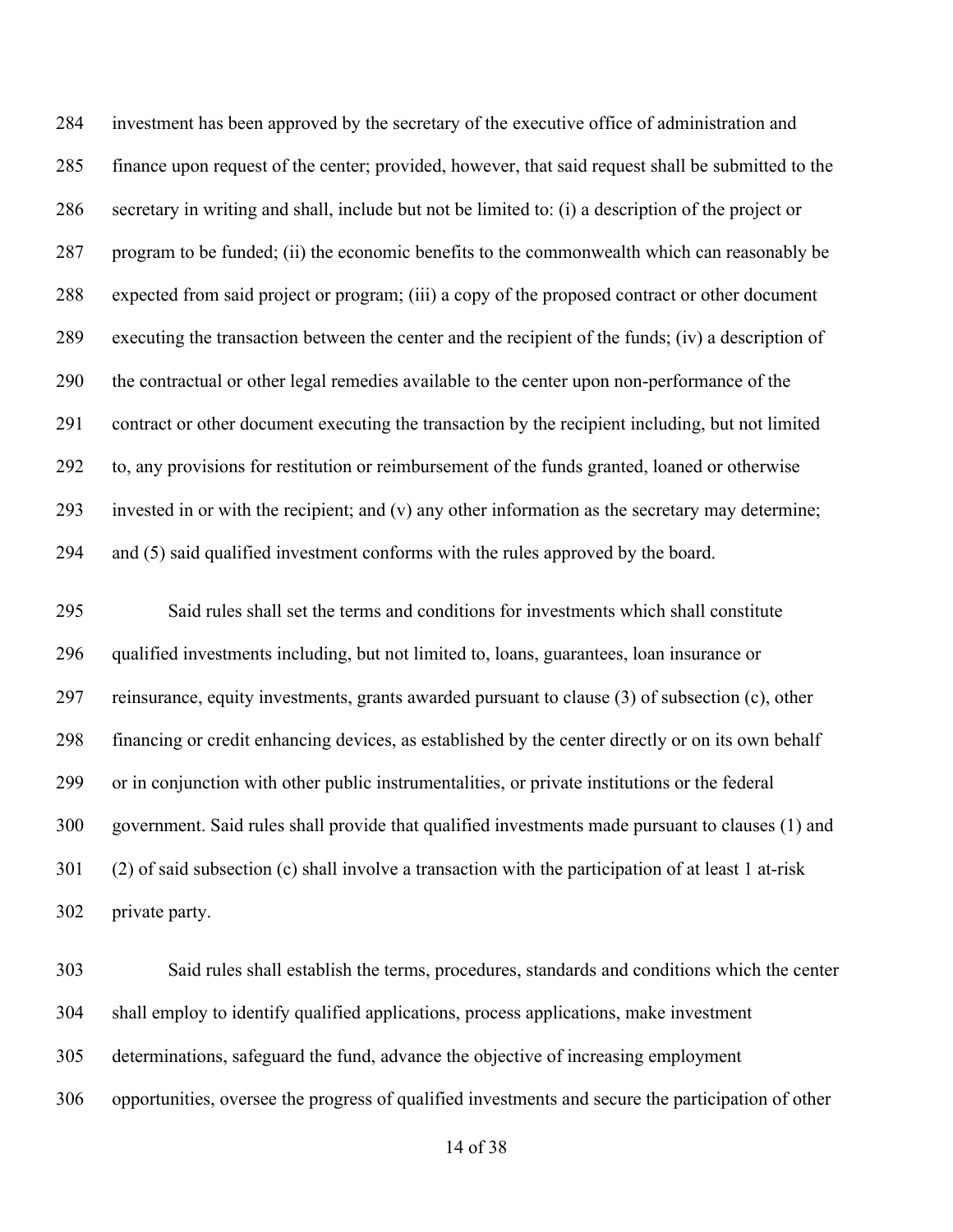public instrumentalities, private institutions or the federal government in such qualified investments. Said rules shall provide for negotiated intellectual property agreements between the center and a qualified investment recipient which shall include the terms and conditions by which the fund's support may be reduced or withdrawn.

 (e) The center may solicit investments by private institutions or investors in the activities of the fund and may reach agreements with such private institutions or investors regarding the terms of any such investments including, but not limited to, the rights of such investors to participate in the income or appropriation of the fund. To further the objective of securing investments by private institutions or investors in the activities of the fund pursuant to the preceding sentence, the center may develop a proposal creating a separate investment entity which shall permit the commingling of the fund's resources with the maximum participation by such private institutions or investors in a manner consistent with the public purpose of the fund and under the terms and conditions established to protect and preserve the assets of the fund.

 (f) Copies of the approved rules, and any modifications, shall be submitted to the clerks of the house of representatives and the senate, who shall forward the same to the house and senate committees on ways and means and the joint committee on economic development and emerging technologies.

 (g) Qualified investment transactions made by the center pursuant to this section shall not, except as specified in this chapter, be subject to chapter 175, or any successor thereto, and shall be payable solely from the Massachusetts Offshore Wind Industry Investment Fund established by this section and shall not constitute a debt or pledge of the full faith and credit of the commonwealth, the center or any subdivision of the commonwealth.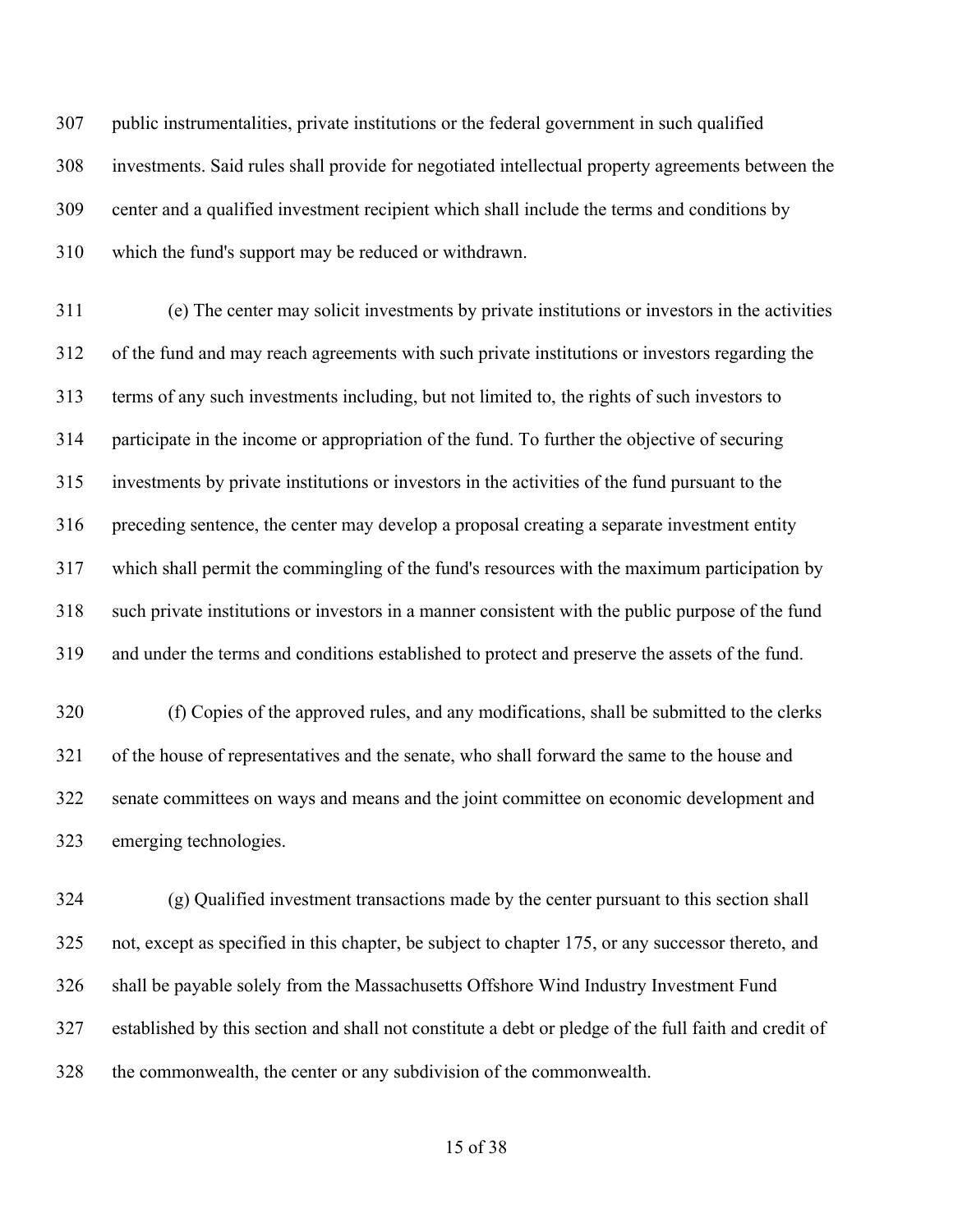(h) The center shall not make expenditure from or commitment of the assets of the fund including, but not limited to, the making of qualified investments secured by the fund, if following the making of said qualified investment, the amount of the fund shall be less than the minimum requirement established by the board.

 SECTION 8. Chapter 23J, as amended by chapter 24 of the acts of 2021, is hereby amended by striking out section 14.

 SECTION 9. Section 20 of chapter 25 of the General Laws, as appearing in the 2018 Official Edition, is hereby amended by striking out subsection (a) and inserting in place thereof the following subsection:

 (a) The department shall require a mandatory charge of 14.65 mill per therm for all natural gas customers and a mandatory charge of 1.5 mill per kilowatt-hour for all electricity consumers, except those served by a municipal lighting plant which does not supply generation service outside its own service territory or does not open its service territory to competition at the retail level, to support the development and promotion of renewable energy projects. The revenues generated by the mandatory charges shall be deposited into the Massachusetts Renewable Energy Trust Fund, established under section 9 of chapter 23J, and the Massachusetts Offshore Wind Industry Investment Fund, established under section 9A of chapter 23J, in the following manner: (i) the revenues generated by a portion of the mandatory charge for electricity customers equaling 0.5 mill per kilowatt-hour shall be deposited to the Massachusetts Renewable Energy Trust Fund; and (ii) the revenues generated by a portion of the mandatory charge for electricity customers equaling 1.0 mill per kilowatt-hour, and all revenues generated by the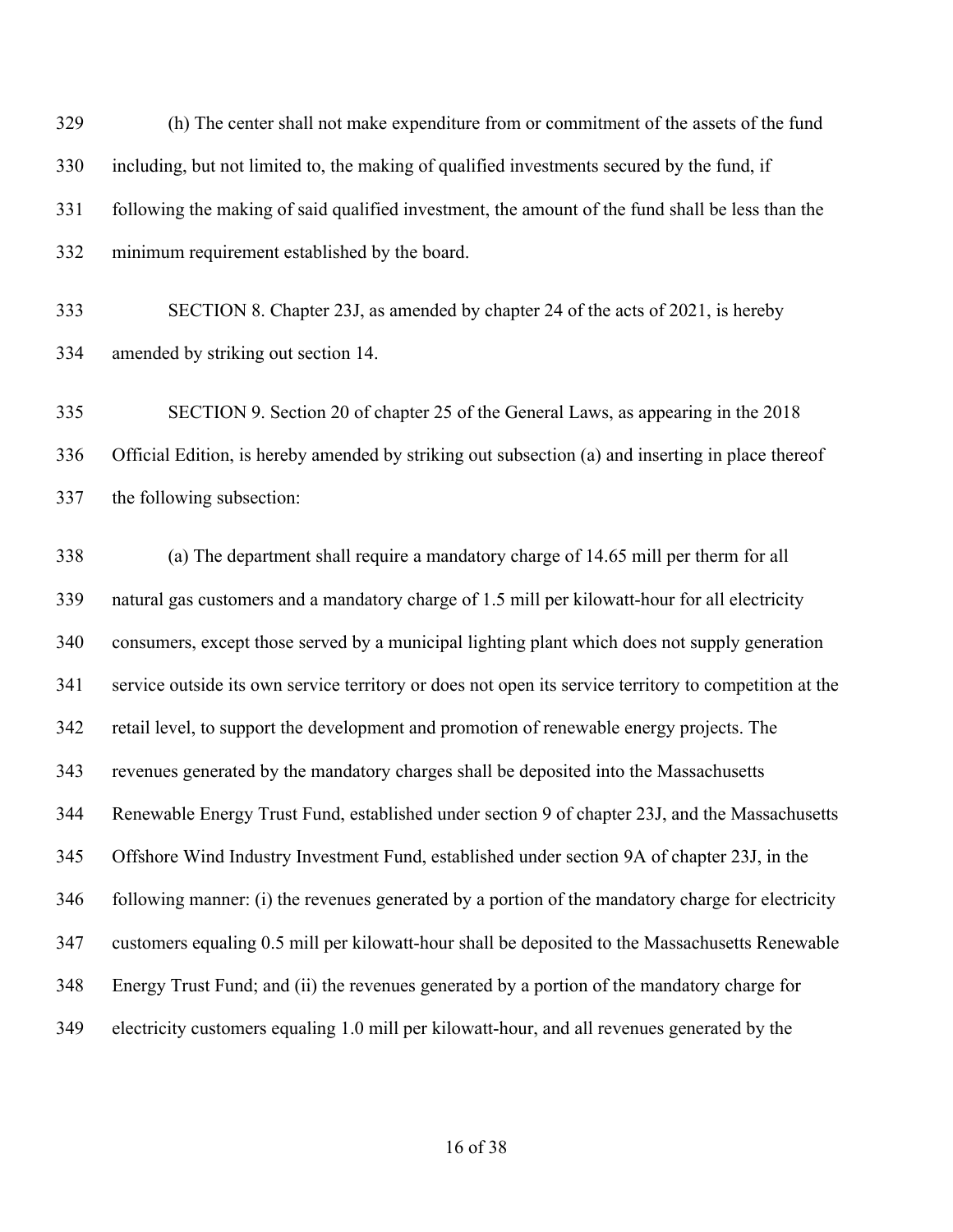mandatory charge for natural gas customers, shall be deposited to the Massachusetts Offshore Wind Industry Investment Fund.

 SECTION 10. Section 6 of chapter 62 of the General Laws, as so appearing, is hereby amended by inserting the following new subsection:-

 (w)(1) A taxpayer, to the extent authorized by the offshore wind tax incentive program established in section 8A of chapter 23J, may be allowed a refundable jobs credit against the tax liability imposed under this chapter in an amount determined by the Massachusetts Clean Energy Center in consultation with the department.

 (2) A taxpayer taking a credit under this subsection shall commit to the creation of a minimum of 50 net new permanent full-time positions in the commonwealth.

- (3) A credit allowed under this subsection shall reduce the liability of the taxpayer under this chapter for the taxable year. If a credit claimed under this subsection by a taxpayer exceeds the taxpayer's liability as otherwise determined under this chapter for the taxable year, 90 per cent of such excess credit, to the extent authorized by the offshore wind tax incentive program shall be refundable to the taxpayer. Excess credit amounts shall not be carried forward to other taxable years.
- 366 (4) The department shall issue the refundable portion of the jobs credit without further appropriation and in accordance with the cumulative amount, including the current year costs of incentives allowed in previous years, which shall not exceed \$30,000,000 annually as set forth in subsection (e) of said section 8A of said chapter 23J.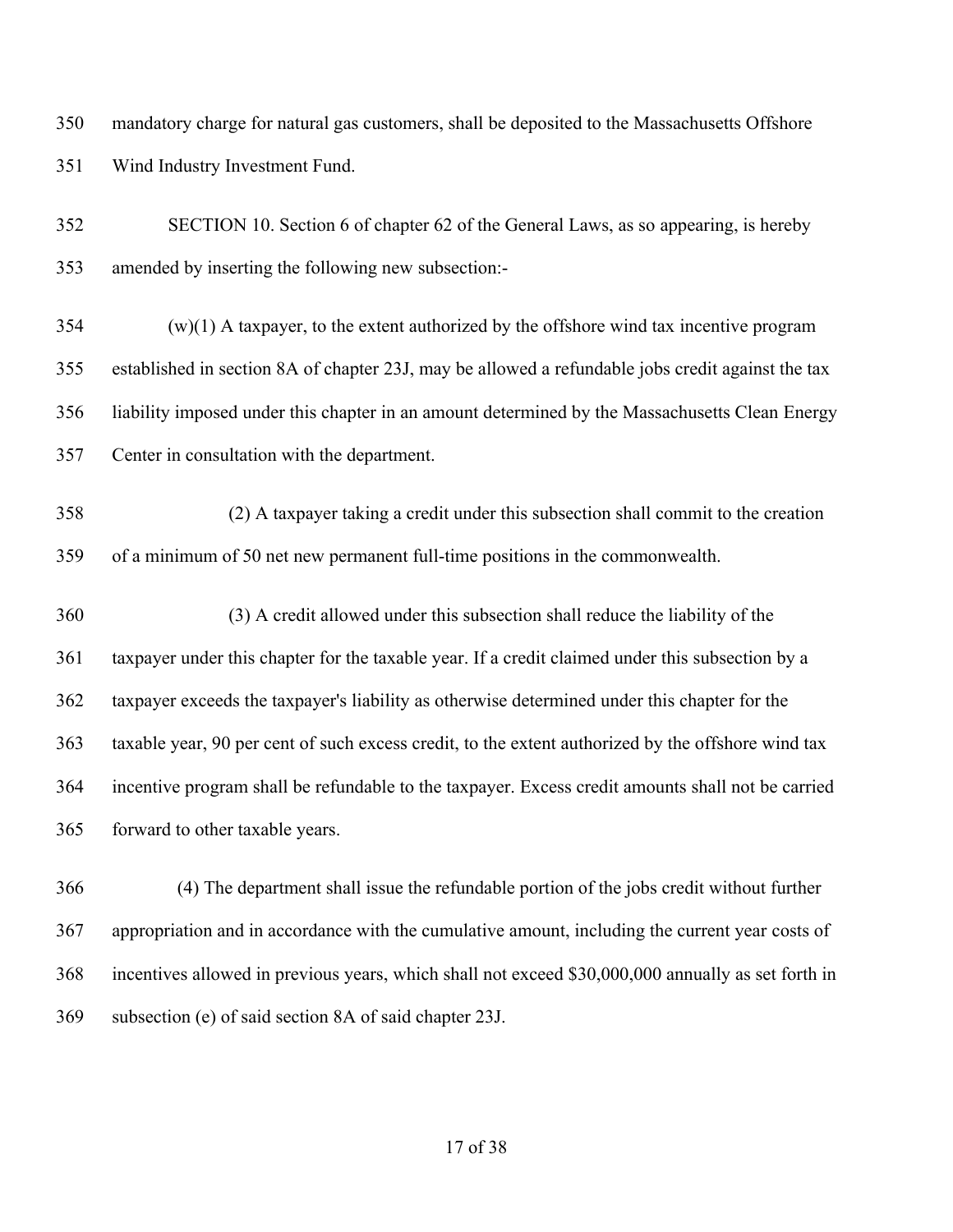SECTION 11. Chapter 63 of the General Laws, as so appearing, is hereby amended by inserting after section 38HH the following new section:-

| 372 | Section 38II. (a) $(1)$ A taxpayer, to the extent authorized by the offshore wind tax              |
|-----|----------------------------------------------------------------------------------------------------|
| 373 | incentive program established in section 8A of chapter 23J, may be allowed a refundable jobs       |
| 374 | credit against the tax liability imposed under this chapter in an amount determined by the         |
| 375 | Massachusetts Clean Energy Center in consultation with the department.                             |
| 376 | (2) A taxpayer taking a credit under this subsection shall commit to the creation                  |
| 377 | of a minimum of 50 net new permanent full-time positions in the commonwealth.                      |
| 378 | (3) A credit allowed under this subsection shall reduce the liability of the taxpayer under        |
| 379 | this chapter for the taxable year. If a credit claimed under this subsection by a taxpayer exceeds |
| 380 | the taxpayer's liability as otherwise determined under this chapter for the taxable year, 90 per   |
| 381 | cent of such excess credit, to the extent authorized by the offshore wind tax incentive program    |
| 382 | shall be refundable to the taxpayer. Excess credit amounts shall not be carried forward to other   |
| 383 | taxable years.                                                                                     |
| 384 | (4) The department shall issue the refundable portion of the jobs credit without                   |

 (4) The department shall issue the refundable portion of the jobs credit without further appropriation and in accordance with the cumulative amount, including the current year costs of incentives allowed in previous years, which shall not exceed \$30,000,000 annually as set forth in subsection (e) of said section 8A of said chapter 23J.

 SECTION 12. Chapter 164 of the General Laws is hereby amended by inserting after section 92A the following section:-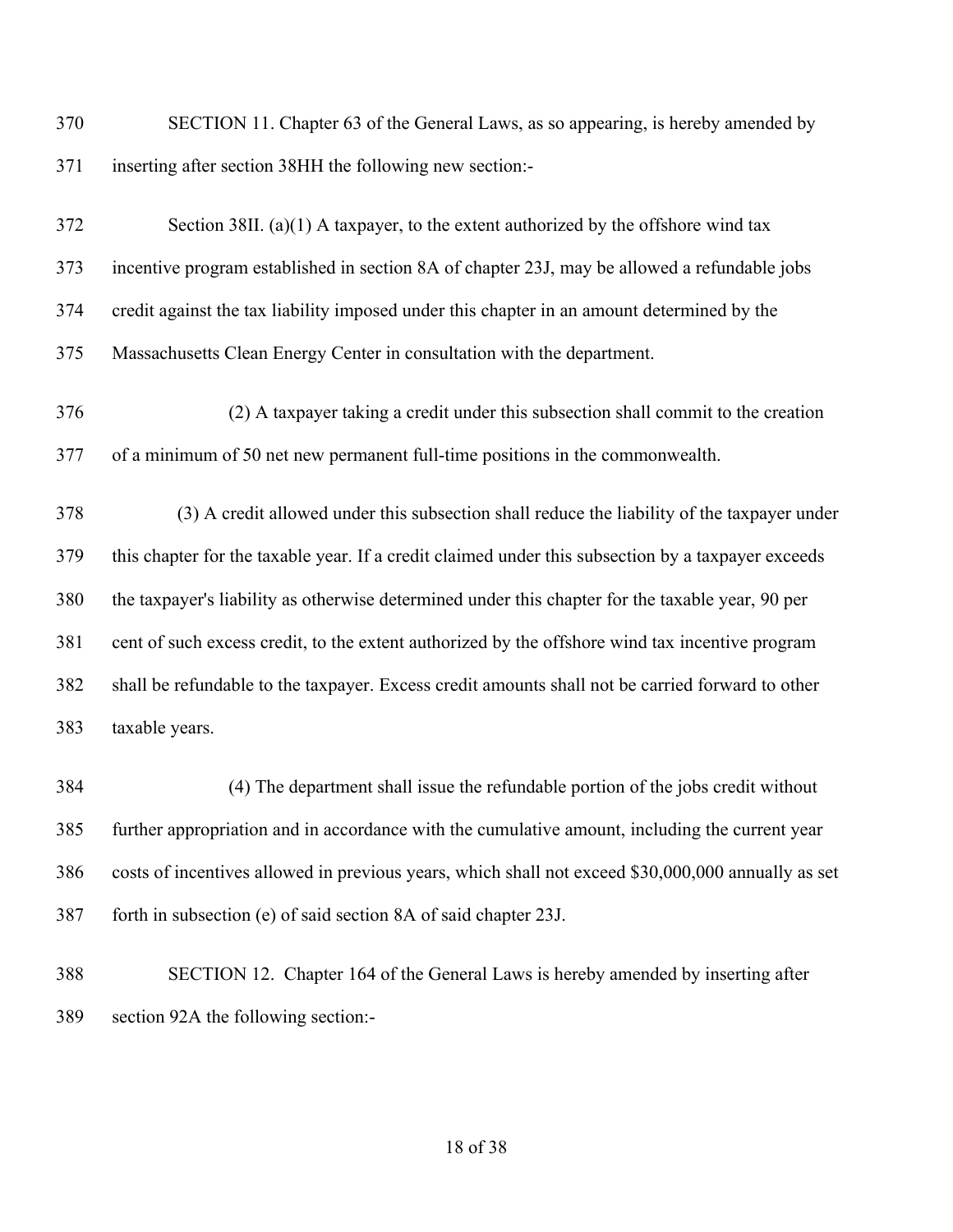Section 92B. (a) The department of public utilities shall direct distribution companies, as that term is defined in section 1 of chapter 164 of the General Laws, to develop plans to proactively upgrade the transmission and distribution grid to improve grid reliability and resiliency; increase customer access to renewable and distributed energy resources, as those terms are defined in said section 1 of said chapter 164; and accelerate the commonwealth's progress toward transportation electrification, building electrification, and decarbonization, as required in chapter 21N.

 (b) Plans developed by the distribution companies under this section shall describe in detail how such plans address each of the following elements: (i) improvements to the electric transmission or distribution system to improve system resiliency and address potential weather- and disaster-related risks; (ii) the availability and suitability of new technologies such as smart inverters, controllable load, advanced metering and telemetry, and energy storage for meeting forecasted reliability and resiliency needs; (iii) patterns and forecasts of distributed energy resource adoption in the company's territory, and upgrades that would facilitate increased adoption of such technologies; (iv) improvements to the transmission or distribution system that will align with customer preferences for access to renewable energy resources; (v) improvements to the transmission or distribution system that will facilitate transportation or building electrification; (vi) improvements to the distribution system to facilitate achievement of the commonwealth's emissions limits as defined in chapter 21N. For all proposed investments, the distribution utilities shall identify customer benefits associated with the investments including, but not limited to, facilitation of the electrification of buildings and transportation and integration of distributed energy resources.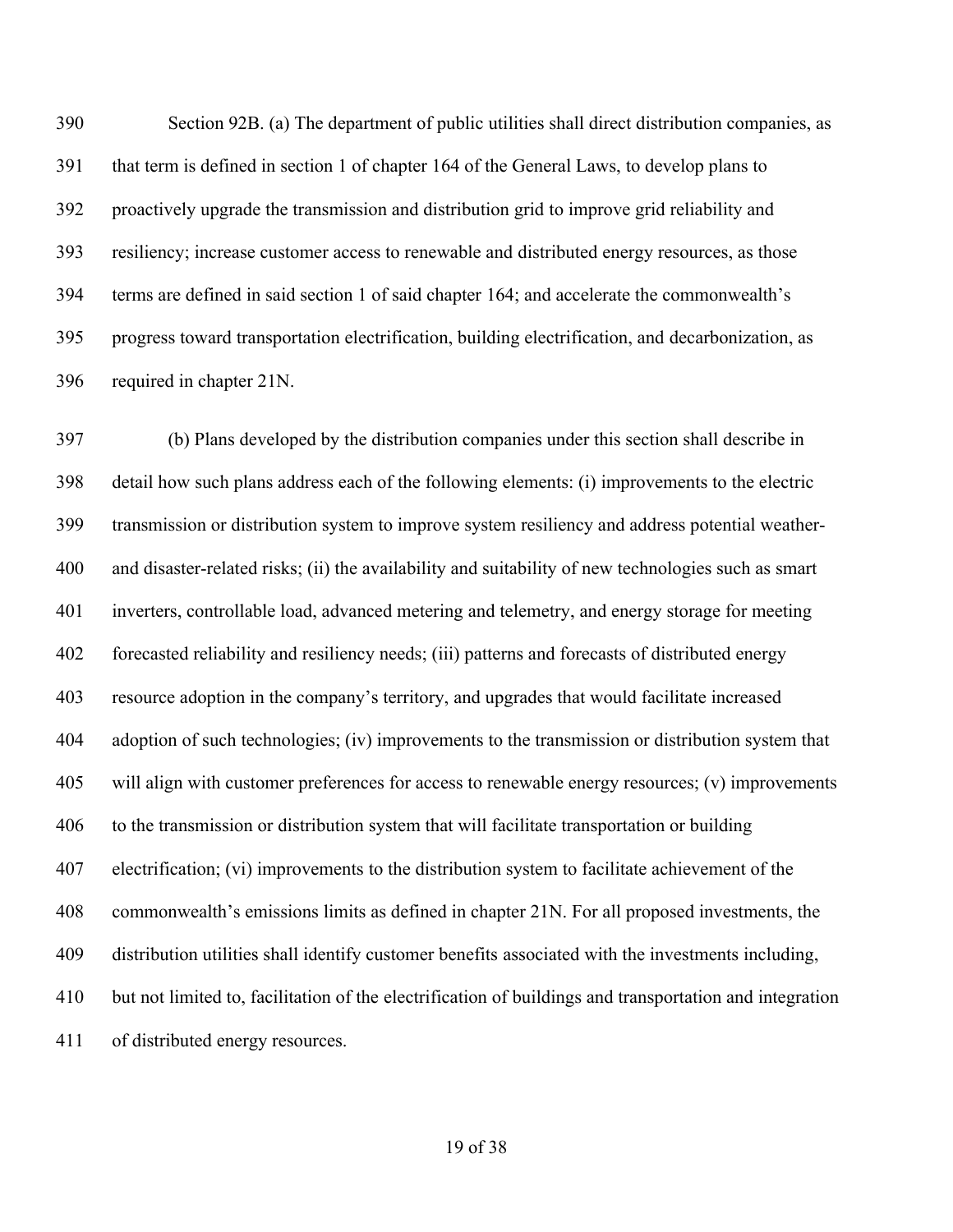(c) In developing such plans, the distribution companies shall consider and include a summary of related investments that have been reviewed or approved by the department previously.

 (d) In developing such plans, the distribution companies shall solicit inputs, such as planning scenarios and modeling, from the Grid Modernization and Planning Council established in subsection (f), and conduct technical conferences and a minimum of two stakeholder meetings to inform the public, appropriate state agencies, and companies engaged in the development and installation of distributed generation, energy storage, vehicle electrification systems, and building electrification systems.

 (e) The distribution companies shall submit their respective plans for approval and comment to the Grid Modernization and Planning Council established in subsection (g) by December 31, 2022 and every three years thereafter. The distribution companies shall submit their respective plans, together with the council's approval or comments and a statement of any unresolved issues, to the department every 3 years on or before June 30. The department shall promptly consider the plans and shall provide an opportunity for interested parties to be heard in a public hearing. The department shall approve within 6 months of submittal all prudent investments proposed in such plans and shall issue a final order directing the companies to implement all approved investments of such plans. The companies shall be permitted to recover 430 all prudently incurred costs for implementing such plans as approved by the department through electric distribution rates.

 (f) Plans developed by the distribution companies under this section shall propose discrete, specific, enumerated investments to the transmission and distribution system that will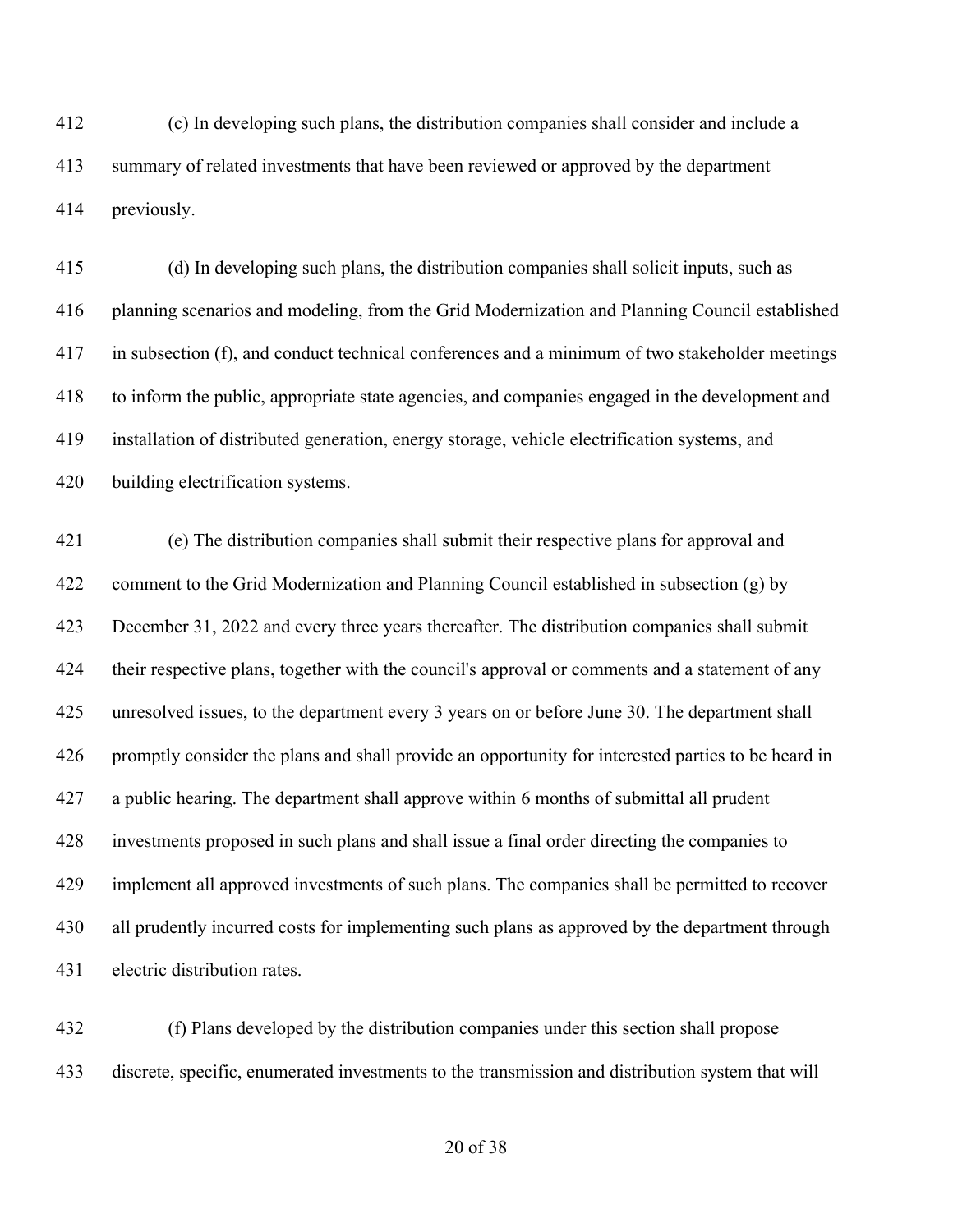facilitate grid modernization, greater reliability and resiliency, increased customer access to distributed energy resources, increased transportation electrification, and increased building electrification, in order to meet the commonwealth's decarbonization targets and subsector emissions limits pursuant to chapter 21N. The distribution companies shall submit biannual reports to the department to report on the deployment of approved investments and any other performance metrics included in the approved plans.

 (g) There shall be a Grid Modernization and Planning Council to consist of the commissioner of the department of energy resources, or a designee, who shall serve as chair; the attorney general, or a designee; the commissioner of the department of environmental protection, or a designee; 10 additional members appointed by the Governor: 1 of whom shall be a representative of residential consumers, 1 of whom shall be a representative of the low-income weatherization and fuel assistance program network, 1 of whom shall be a representative of the environmental community, 1 of whom shall be a representative of transmission scale (>20 MW) renewable energy industry, 1 of whom shall be a representative of distributed generation (<5 MW) renewable energy industry, 1 of whom shall be a representative of the energy storage industry, 1 of whom shall be a representative of the electric vehicle industry, 1 of whom shall be a representative of the building electrification industry, 1 of whom shall be a representative of municipal interests or a regional public entity, and 1 of whom shall be a representative of businesses, including large commercial and industrial end users; and 1 non-voting ex-officio member from each of the electric distribution companies operating in the commonwealth. Members shall serve for terms of 3 years and may be reappointed.

 (h) The council shall seek to encourage investments in the electric transmission and distribution systems that will facilitate the achievement of the greenhouse gas emission limits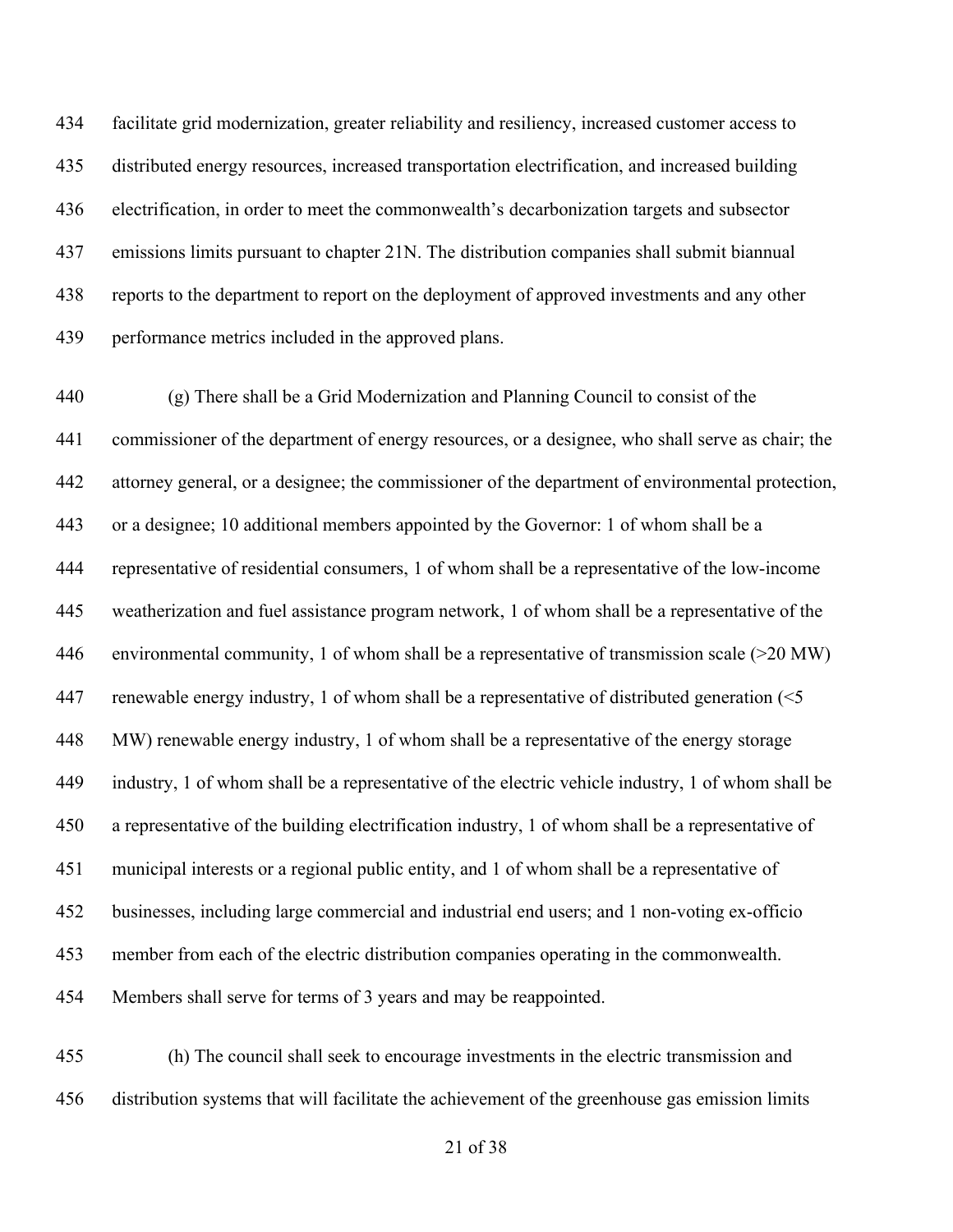mandated in chapter 21N and increase transparency and stakeholder engagement in the grid planning process. The council shall review and approve Grid Modernization and Planning proposals and budgets that will enable cost-effective interconnection of distributed and transmission-scale renewable energy resources, facilitate electrification of buildings and transportation, improve grid reliability and resiliency, and reduce impacts on and provide benefits for environmental justice populations and communities. Approval of Grid Modernization and Planning Plans and budgets shall require a two-thirds majority vote.

 (i) The council may retain expert consultants, provided, however, that such consultants shall not have any contractual relationship with an electric distribution company operating in the commonwealth or any affiliate of such company. The board shall annually submit to the department a proposal regarding the level of funding required for the retention of expert consultants and reasonable administrative costs. The proposal shall be approved by the department either as submitted or as modified by the department. The department shall allocate funds sufficient for these purposes from the Grid Modernization Plan budgets or from additional distribution company assessments as necessary.

 SECTION 13. Section 83C of chapter 169 of the acts of 2008, as most recently amended by sections 91 and 93 of chapter 8 of the acts of 2021 and section 69 of chapter 24 of the acts of 474 2021, is hereby amended by striking out subsections (a) through (m) and inserting in place thereof the following subsections:-

 (a) In order to facilitate the financing of offshore wind energy generation resources in the commonwealth every distribution company shall jointly and competitively solicit proposals for offshore wind energy generation; provided, however, that the solicitation process shall not be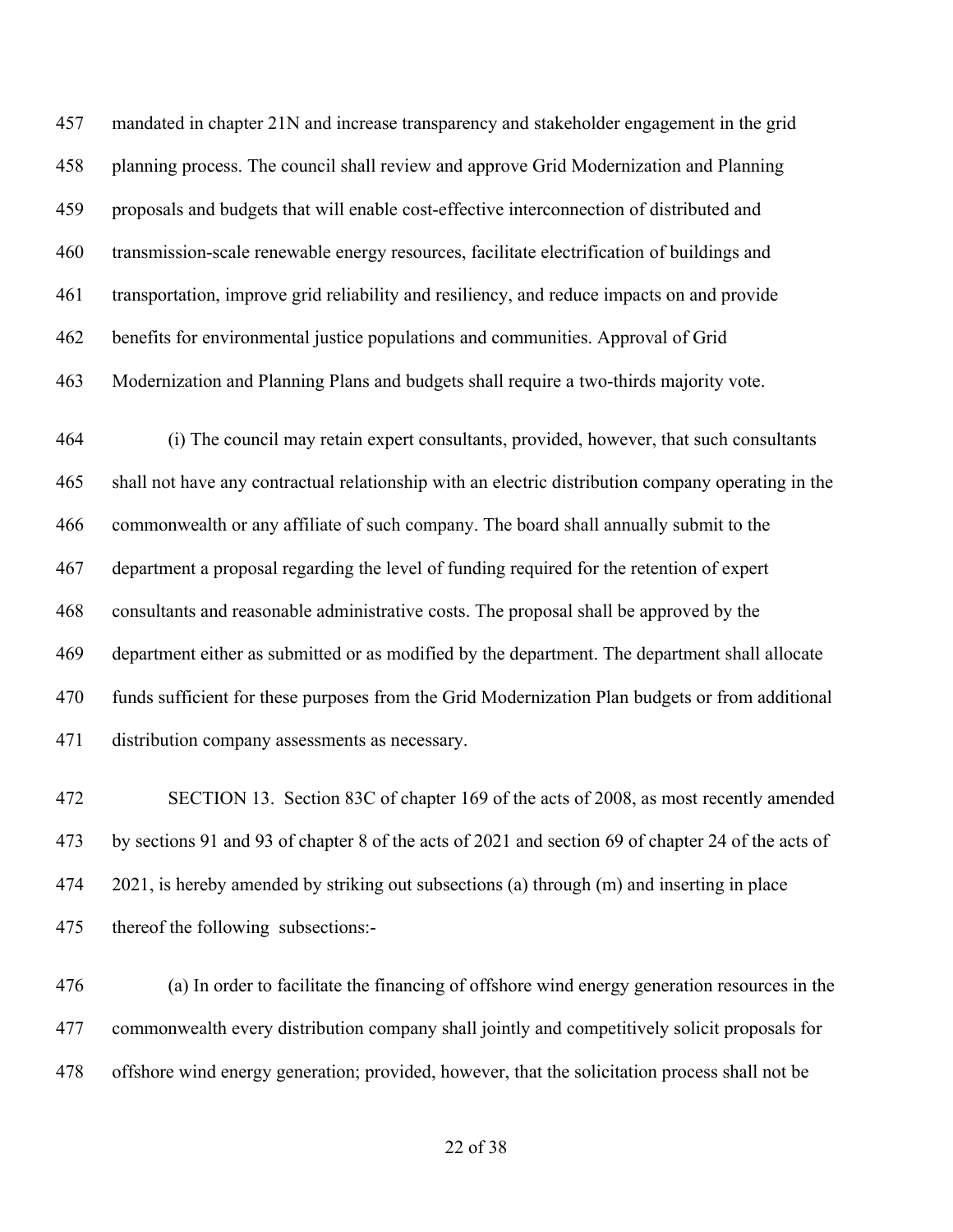deemed uncompetitive based solely on the department receiving a bid or multiple bids from a single company or its affiliates if the levelized price per megawatt hour, plus associated transmission costs, of the proposed project is equal to or less than the levelized price per megawatt hour, plus associated transmission costs of the previous procurement; and, provided, that reasonable proposals have been received, shall enter into long-term contracts that are cost- effective and maximize economic development. Long-term contracts executed pursuant to this section shall be subject to the approval of the department of public utilities and shall be apportioned among the distribution companies. 

       (b)  The timetable and method for solicitations of long-term contracts shall be proposed jointly by the distribution companies and the department of energy resources using a competitive bidding process, and shall be subject to review and approval by the department of public utilities. The distribution companies, in coordination with the department of energy resources, shall consult with the attorney general regarding the choice of solicitation methods.   A solicitation may be coordinated and issued jointly with other New England states or entities designated by those states. The distribution companies may conduct 1 or more competitive solicitations through a staggered procurement schedule developed by the distribution companies and the department of energy resources; provided, that the schedule shall ensure that the distribution companies enter into cost-effective long-term contracts for offshore wind energy generation equal to approximately 5,600 megawatts of aggregate nameplate capacity not later than June 30, 2027, including capacity authorized pursuant to section 21 of chapter 227 of the acts of 2018; and provided further, that individual solicitations shall seek proposals for no less than 400 megawatts of aggregate nameplate capacity of offshore wind energy generation resources.  A staggered procurement schedule developed by the department of energy resources,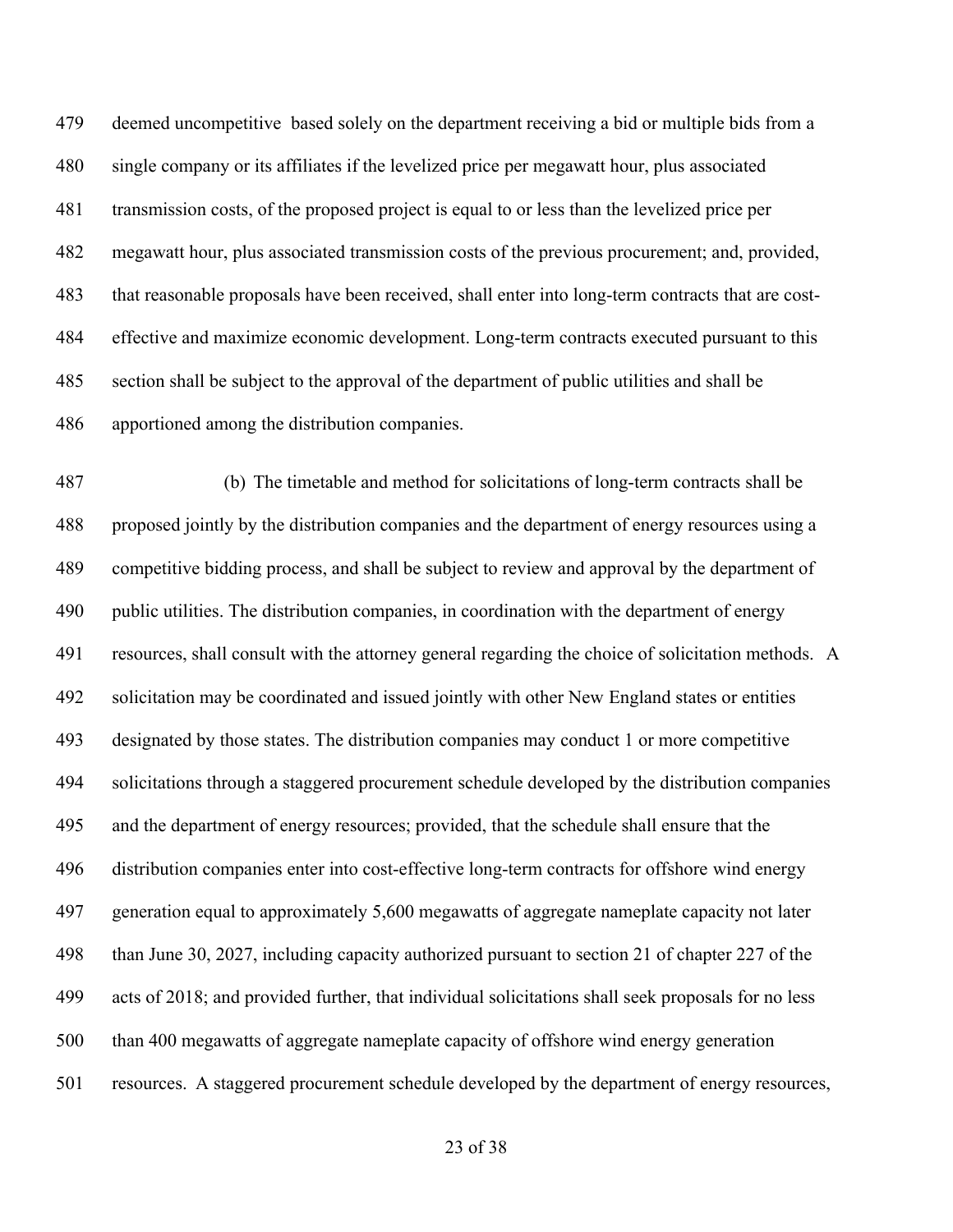if applicable, shall specify that a subsequent solicitation shall occur within 24 months of a previous solicitation.  Proposals received pursuant to a solicitation under this section shall be subject to review by the department of energy resources and the executive office of housing and economic development.  If the department of energy resources, in consultation with the distribution companies and the independent evaluator, determines that reasonable proposals were not received pursuant to a solicitation, the department may terminate the solicitation, and may require additional solicitations to fulfill the requirements of this section.

       (c)  In developing proposed long-term contracts, the distribution companies shall consider long-term contracts for renewable energy certificates for energy and for a combination of both renewable energy certificates and energy.  A distribution company may decline to pursue a proposal if the proposal's terms and conditions would require the contract obligation to place an unreasonable burden on the distribution company's balance sheet; provided, however, that the distribution company shall take all reasonable actions to structure the contracts, pricing or administration of the products purchased under this section in order to prevent or mitigate an impact on the balance sheet or income statement of the distribution company or its parent company, subject to the approval of the department of public utilities; provided further, that mitigation shall not increase costs to ratepayers. If a distribution company deems all proposals to be unreasonable, the distribution company shall, within 20 days of the date of its decision, submit a filing to the department of public utilities.  The filing shall include, in the form and detail prescribed by the department of public utilities, documentation supporting the distribution company's decision to decline the proposals. Following a distribution company's filing, and within 4 months of the date of filing, the department of public utilities shall approve or reject the distribution company's decision and may order the distribution company to reconsider any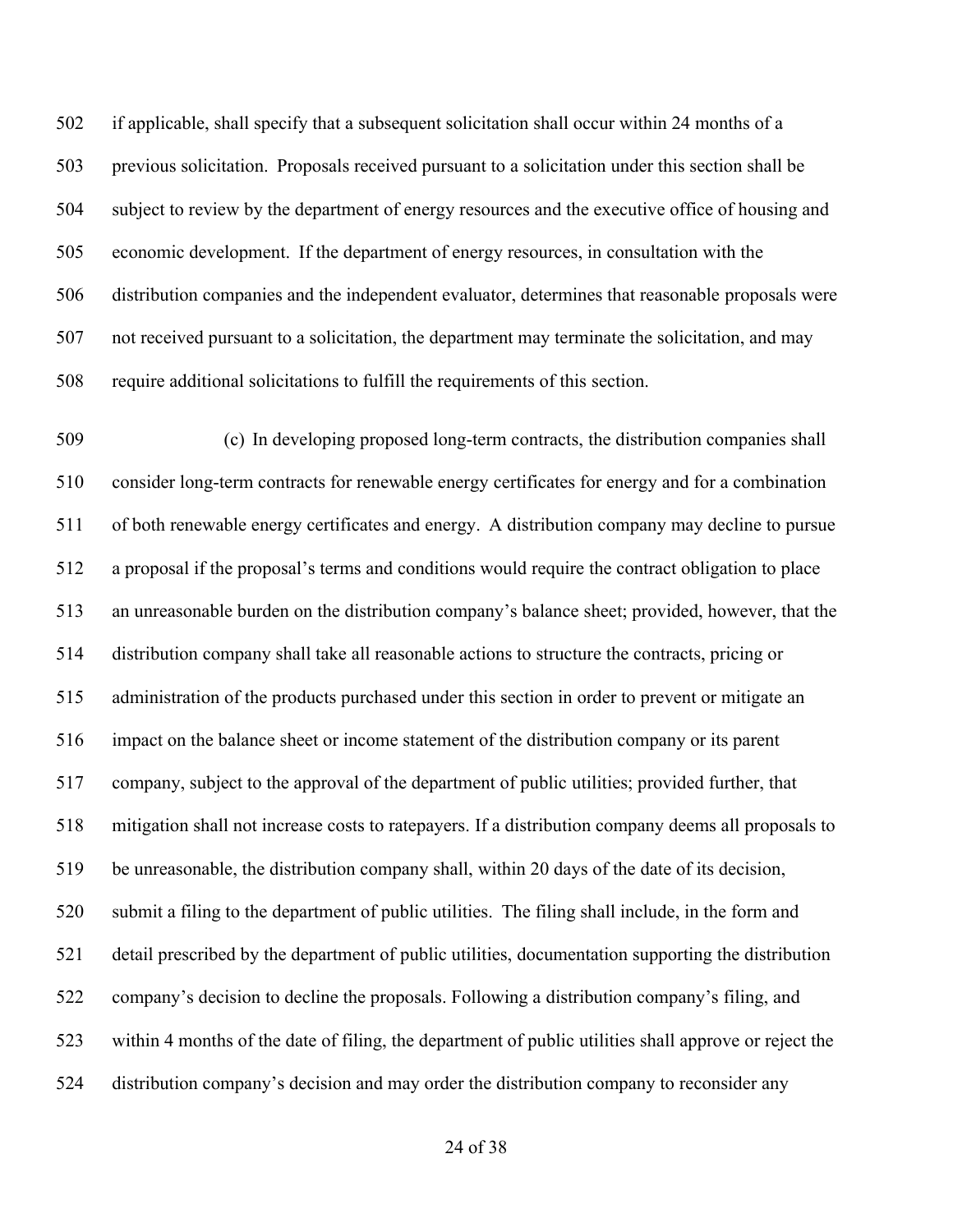proposal.  If distribution companies are unable to agree on a winning bid following a solicitation under this section, the matter shall be submitted to the department of energy resources which shall, in consultation with the independent evaluator, issue a final, binding determination of the winning bid; provided, that the final contract executed shall be subject to review by the department of public utilities.  The department of energy resources may require additional solicitations to fulfill the requirements of this section.

       (d) The department of public utilities shall promulgate regulations consistent with this section. The regulations shall: (1) allow offshore wind developers of offshore wind energy generation to submit proposals for long-term contracts consistent with this section; (2) require that a proposed long-term contract executed by the distribution companies under a proposal be filed with, and approved by, the department of public utilities before becoming effective; (3) provide for an annual remuneration for the contracting distribution company up to 2.5 percent of the annual payments under the contract to compensate the company for accepting the financial obligation of the long-term contract, provided that the company demonstrate a quantified level of incremental risk incurred by the contract which supports the requested remuneration rate, such provision to be acted upon by the department of public utilities at the time of contract approval; (4) require associated transmission costs to be incorporated into a proposal; provided that, to the extent there are transmission costs included in a bid, the department of public utilities may authorize or require the contracting parties to seek recovery of such transmission costs of the project through federal transmission rates, consistent with policies and tariffs of the Federal Energy Regulatory Commission, to the extent the department finds such recovery is in the public interest; and (5) require that offshore wind energy generating resources to be used by a developer under the proposal meet the following criteria: (i) provide enhanced electricity reliability; (ii)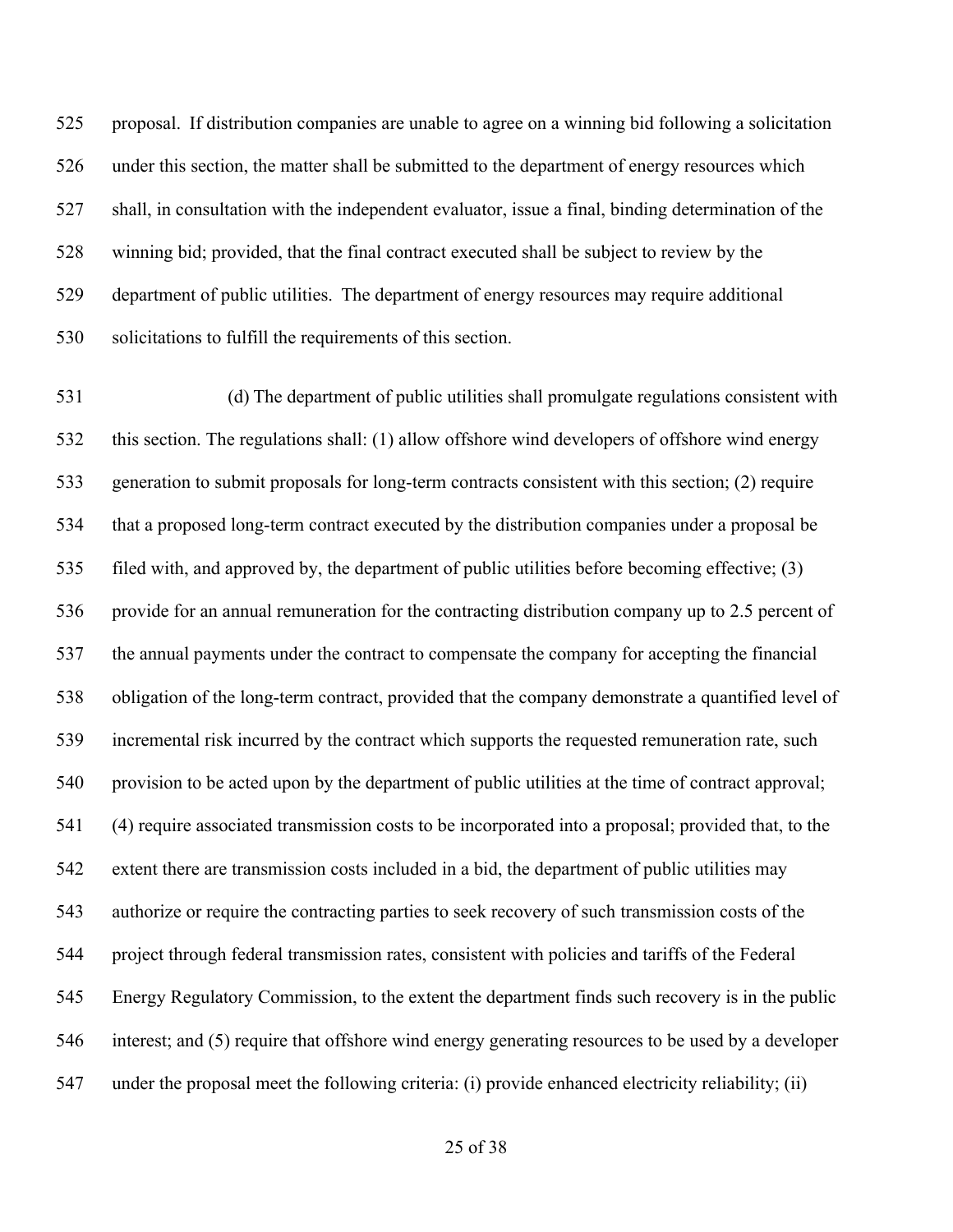contribute to reducing winter electricity price spikes; (iii) are cost effective to electric ratepayers in the commonwealth over the term of the contract, taking into consideration potential economic and environmental benefits to the ratepayers; (iv) avoid line loss and mitigate transmission costs to the extent possible and ensure that transmission cost overruns, if any, are not borne by ratepayers; (v) adequately demonstrate project viability in a commercially reasonable timeframe; (vii) allow offshore wind energy generation resources to be paired with energy storage systems; (viii) include an environmental and fisheries mitigation plan for the construction and operation of such offshore wind facilities; (ix) provide financial and technical assistance to support robust monitoring of wildlife and habitat through a contribution to regional research on the impacts of offshore wind on wildlife and habitat to inform strategies to avoid and mitigate any impacts to the marine environment; and (x) create and foster economic development and quality, high- paying jobs in the commonwealth.  To evaluate each bid's ability to create and foster employment and economic development in the Commonwealth, the selection committee established in subsection (p) shall produce a numeric score for each bid's economic development commitments according to evaluation criteria, which shall be promulgated by the Secretary of Energy and Environmental Affairs, that emphasizes the Commonwealth's interest in attracting long-term investment by the offshore wind industry; provided further that financial and technical assistance to support robust monitoring of wildlife and habitat shall represent not less than five percent of a bid's overall score in the solicitation.

 The selection committee shall give preference to proposals that demonstrate benefits from: (i) the greatest economic development and employment contributions to the commonwealth, including opportunities for diversity, equity, and inclusion; (ii) the avoidance, minimization, and mitigation of impacts to wildlife, natural resources, ecosystems, and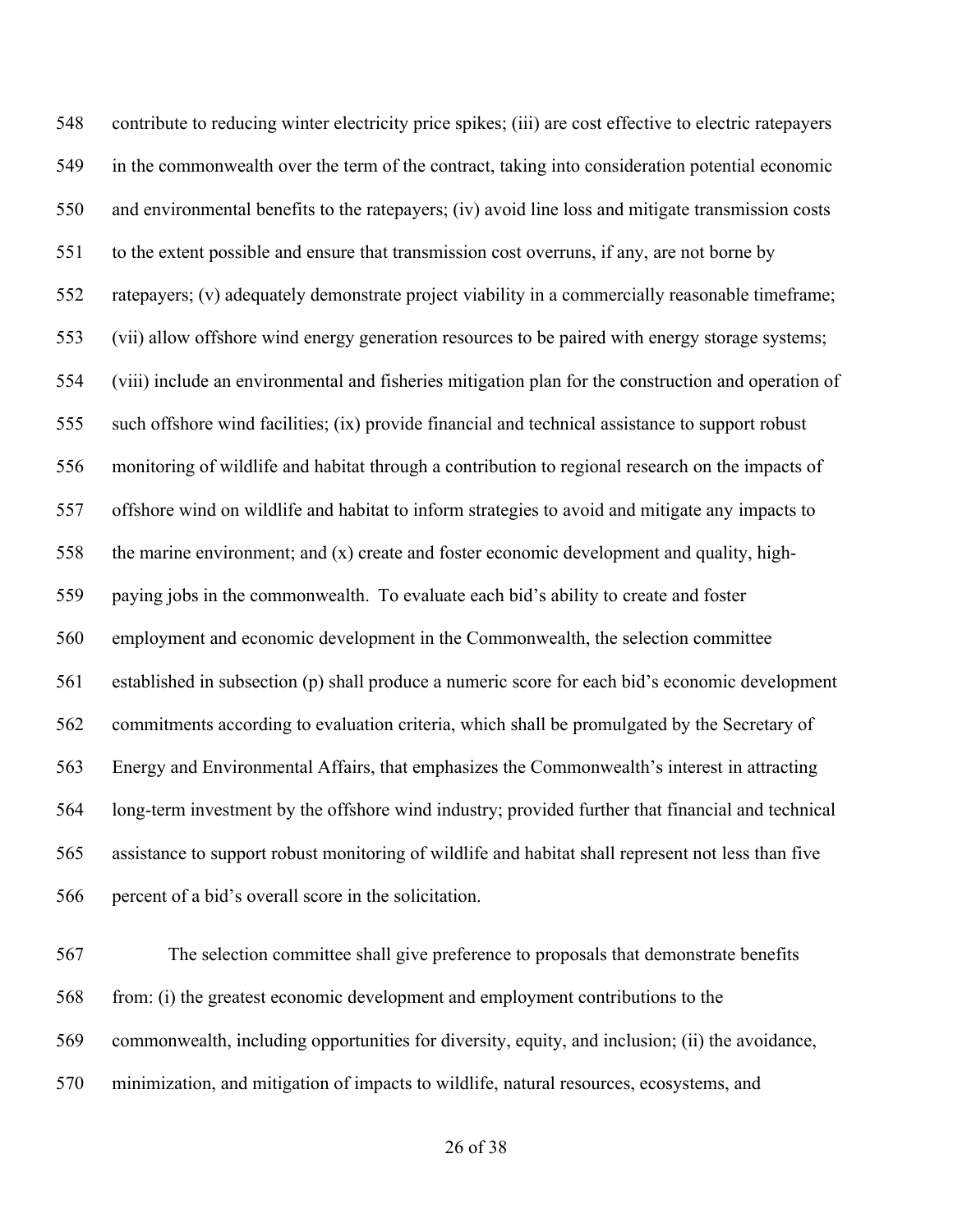traditional or existing water-dependent uses; (iii) energy storage, including new and existing long-duration energy storage systems; (iv) optimal interconnection locations; (v) commitments to enter into long-term contracts with businesses, nonprofit organizations, a municipality or group of municipalities with an approved municipal load aggregation plan pursuant to section 134 of chapter 164 of the general laws, or other government entities directly to purchase offshore wind energy, provided that said contracts may be in addition to the long-term contracts entered into by distribution companies under this section; (vi) the use of a project labor agreement with a labor organization for construction, reconstruction, installation, demolition, maintenance, or repair; and (vii) benefits to environmental justice communities and low-income ratepayers in the commonwealth.

      (e)  A proposed long-term contract shall be subject to the review and approval of the department of public utilities.  As part of its approval process, the department of public utilities shall consider recommendations by the attorney general, which shall be submitted to the department of public utilities within 45 days following the filing of a proposed long-term contract with the department of public utilities. The department of public utilities shall consider the potential costs and benefits of the proposed long-term contract and shall approve a proposed long-term contract if the department finds that the proposed contract is a cost-effective mechanism for procuring reliable renewable energy on a long-term basis, taking into account the factors outlined in this section.  A distribution company shall be entitled to cost recovery of payments made under a long-term contract approved under this section.

 (f)  The department of energy resources and the attorney general shall jointly select, and the department of energy resources shall contract with, an independent evaluator to (1) monitor and report on the solicitation and evaluation process and (2) participate as a member of the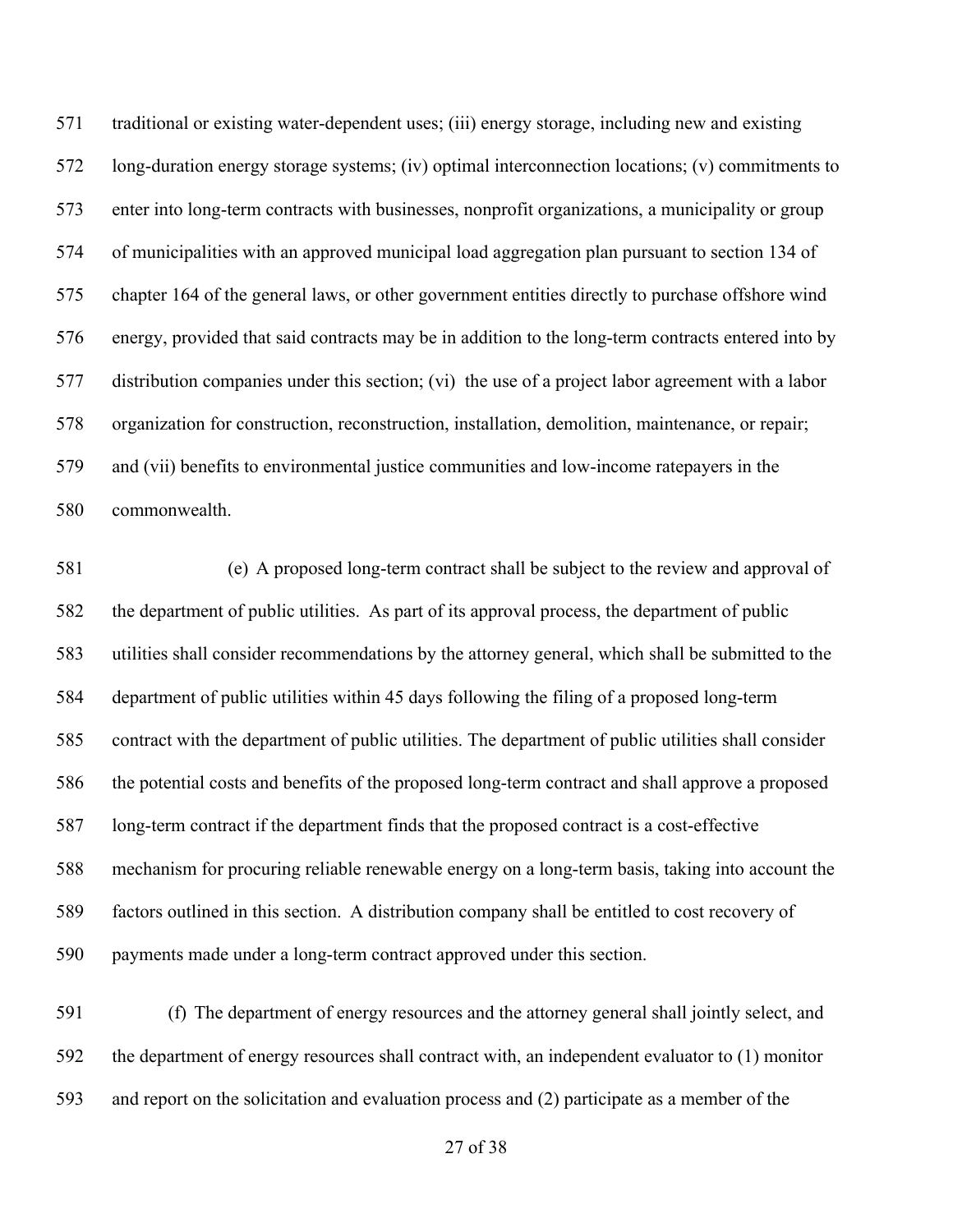selection committee pursuant to subsection (e). The independent evaluator shall assist the department of energy resources in determining whether a proposal received pursuant to subsection (b) is reasonable and to assist the department of public utilities in its consideration of long-term contracts filed for approval. As a member of the selection committee pursuant to subsection (e), the independent evaluator shall hold equal weight in the selection of the winning bid(s). To ensure an open, fair and transparent solicitation and bid selection process, that is not unduly influenced by an affiliated company, the independent evaluator shall: (1) issue a report to the department of public utilities analyzing the timetable and method of solicitation and the solicitation process implemented by the distribution companies and the department of energy resources under subsection (b) and include recommendations, if any, for improving the process; (2) upon the opening of an investigation by the department of public utilities into a proposed  long-term contract for a winning bid proposal, file a report with the department of public utilities that summarizes and analyzes the solicitation and evaluation process, and provide the independent evaluator's assessment of whether all bids were evaluated in a fair and objective manner. The independent evaluator shall have access to the information and data related to the competitive solicitation and bid selection process that is necessary to fulfill the purposes of this subsection; provided, however, that the independent evaluator shall ensure that all proprietary information remains confidential. The department of public utilities shall consider the findings of the independent evaluator and may adopt recommendations made by the independent evaluator as a condition for approval.  If the independent evaluator concludes in the findings that the solicitation and bid selection of a long-term contract was not fair and objective and that the process was substantially prejudiced as a result, the department of public utilities shall reject the winning bid proposal. The department of energy resources shall be reimbursed for cost of the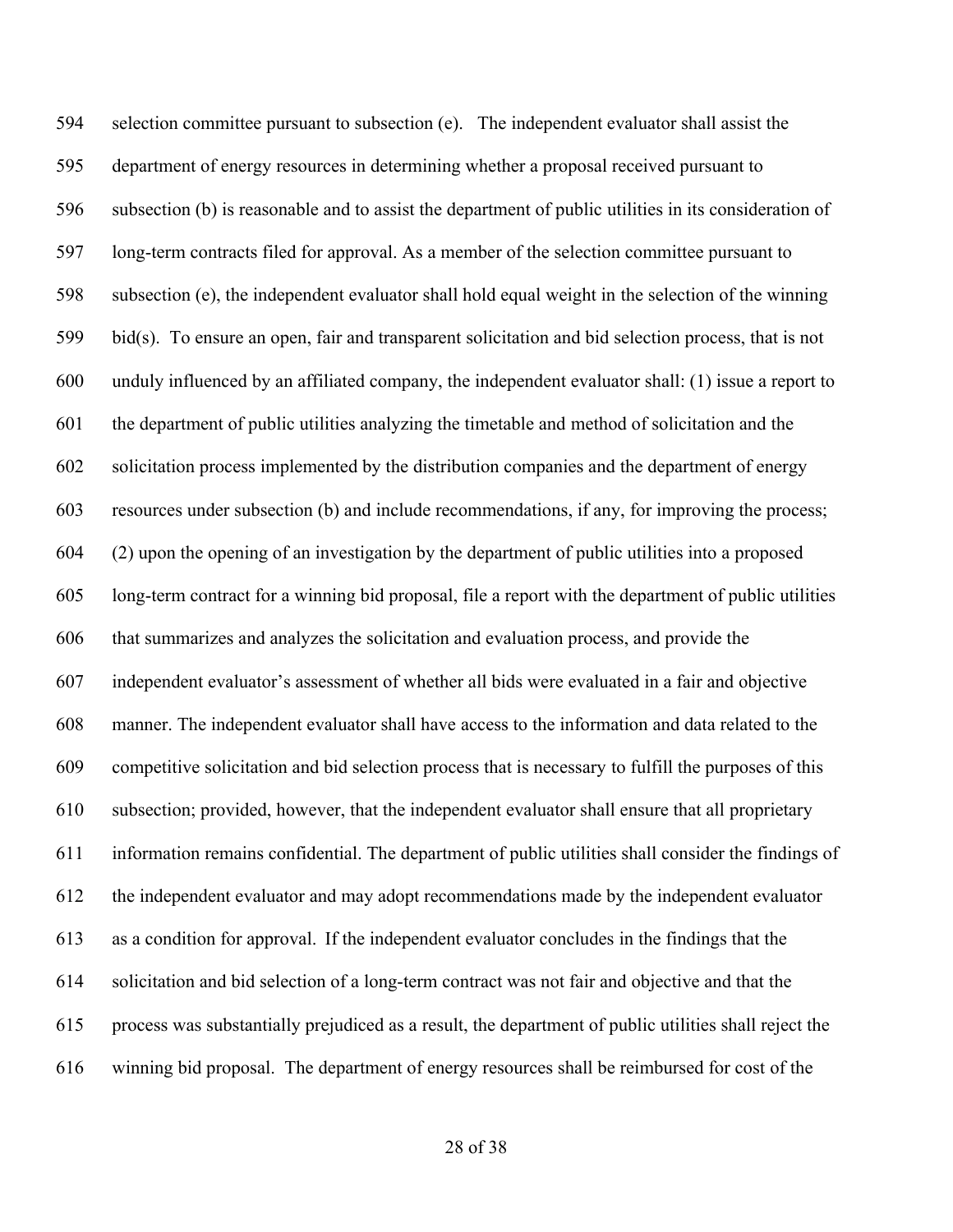independent evaluator through non-refundable bid fees required of offshore wind developers as part of the solicitation process.

       (g)  The distribution companies shall each enter into a contract with the winning bidders for their apportioned share of the market products being purchased from the project. The apportioned share shall be calculated and based upon the total energy demand from all distribution customers in each service territory of the distribution companies.

       (h)  A distribution company may elect to use any energy purchased under such contracts for sale to its customers and may elect to retain renewable energy certificates to meet the applicable annual renewable portfolio standard requirements under said section 11F of said chapter 25A. If the energy and renewable energy certificates are not so used, the distribution companies shall sell the purchased energy into the wholesale market and, provided that the department of energy resources has not notified the distribution company that the renewable energy certificates should be retained to facilitate reaching emission reduction targets pursuant to chapter 298 of the acts of 2008 or chapter 21N of the General Laws, shall sell the purchased renewable energy certificates to minimize the costs to ratepayers under the contract; provided, however, that the department of energy resources shall conduct periodic reviews to determine the impact on the energy and renewable energy certificate markets of the disposition of energy and renewable energy certificates under this section.  The department of energy resources may issue reports recommending legislative changes if it determines that said disposition of energy and renewable energy certificates is adversely affecting the energy and renewable energy certificate markets.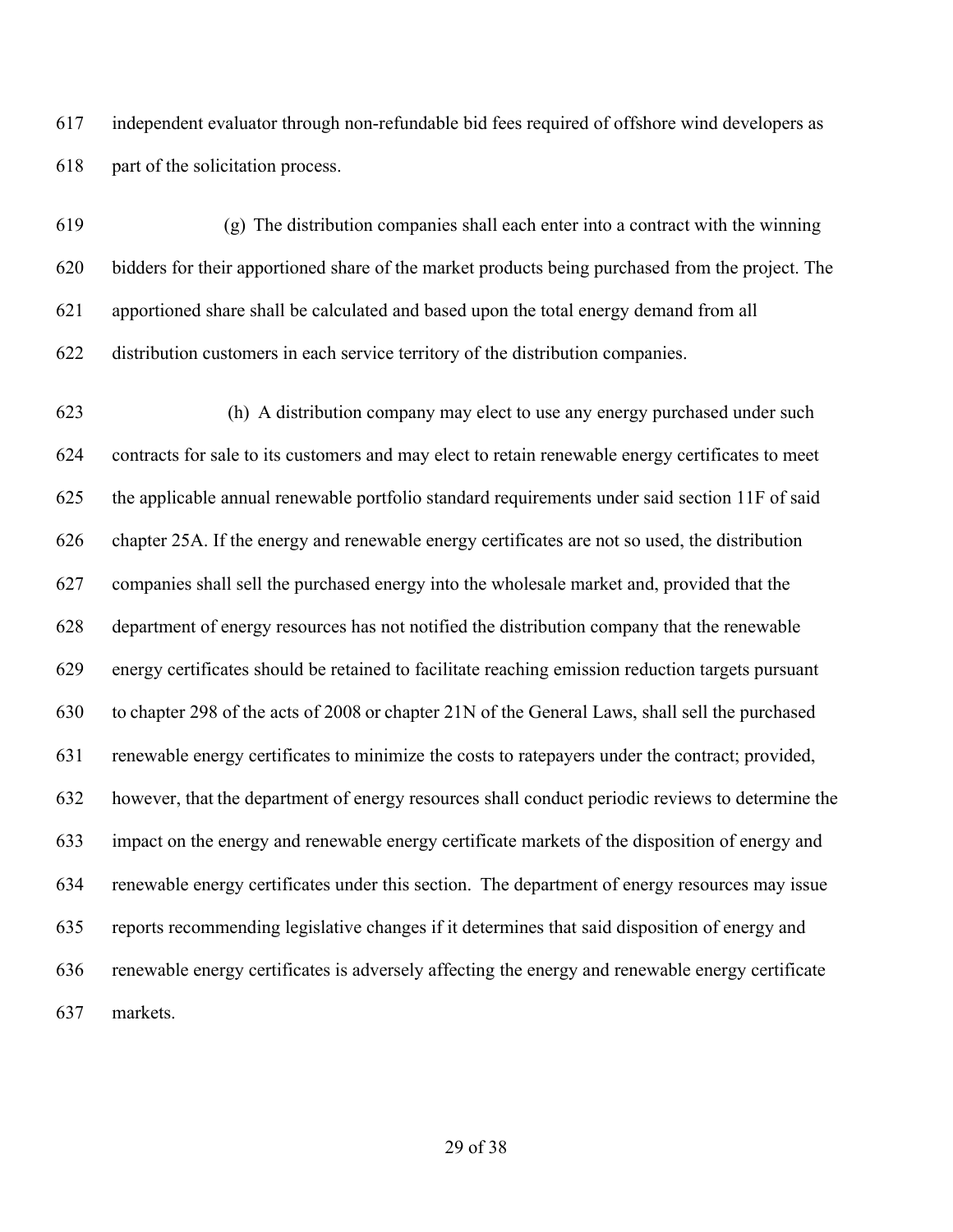(i)  If a distribution company sells the purchased energy into the wholesale market and sells the renewable energy certificates, the distribution company shall net the cost of payments made to projects under the long-term contracts against the net proceeds obtained from the sale of energy and renewable energy certificates, and the difference shall be credited or charged to all distribution customers through a uniform fully reconciling annual factor in distribution rates, subject to review and approval of the department of public utilities.       (j)  A long-term contract procured under this section shall utilize an appropriate tracking system to ensure a unit specific accounting of the delivery of clean energy, to enable the department of environmental protection, in consultation with the department of energy resources, to accurately measure progress in achieving the commonwealth's goals under chapter 298 of the acts of 2008 or chapter 21N of the General Laws.       (k)  The department of energy resources and the department of public utilities may jointly develop requirements for a bond or other security to ensure performance with the requirements of this section.       (l)  The department of energy resources may promulgate regulations necessary to implement this section.       (m)  The plan required in subclause (viii) of clause 5 of subsection (d) of section 83C shall include, but not be limited to, a detailed description of the best management practices and any on- or off-site mitigation the applicant will employ, informed by the latest science at the time the proposal is made, that will avoid, minimize and mitigate impacts to: wildlife, including but not limited to threatened or endangered species such as North Atlantic right whales; coastal

and marine habitats; natural resources; ecosystems; and traditional or existing water-dependent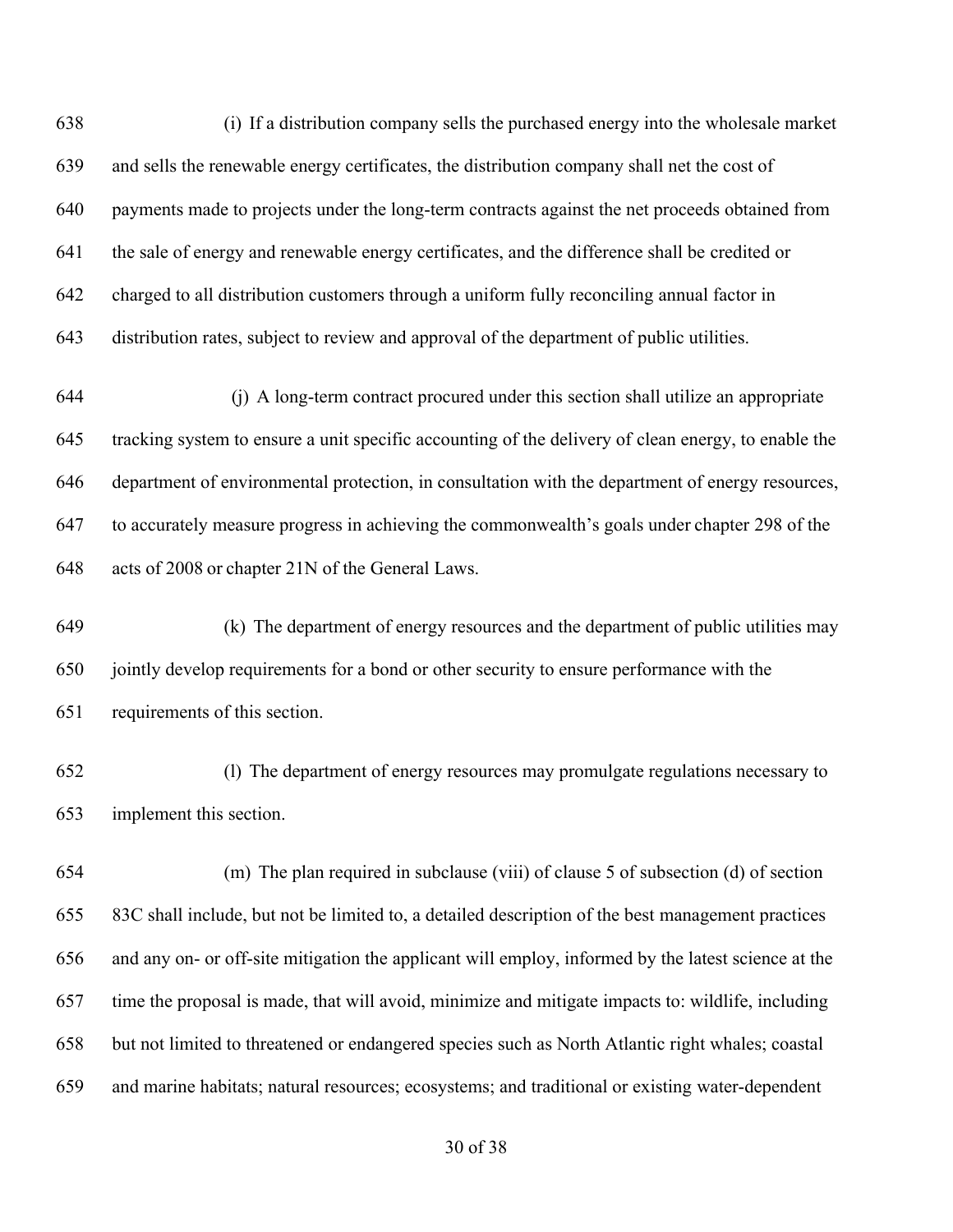uses, including, but not limited to, commercial and recreational fishing. The plan shall include pre- and post-construction monitoring to understand the effects of facilities on marine and avian species.

 (n) The department of energy resources shall establish an environmental working group and a fisheries working group comprised of key experts and stakeholders to provide input on best practices for avoiding, minimizing and mitigating impacts to: wildlife, including but not limited to threatened or endangered species such as North Atlantic right whales; coastal and marine habitats; natural resources; ecosystems; and traditional or existing water-dependent uses, including, but not limited to, commercial and recreational fishing, during the construction and operation of facilities eligible pursuant to this section. The environmental and fisheries working groups shall conduct an ongoing review of implemented monitoring and mitigation programs and provide feedback and recommendations on an as-needed basis, to be considered by the department. Pre-construction engagement of these working groups will correspond with project development, solicitation, and permitting, and the process to determine federal consistency with approved coastal management programs.

 (o) The department of energy resources, in consultation with the environmental and fisheries working groups, shall determine how the funds required in subclause (ix) of clause 5 of subsection (d) of section 83C will be used to advance the responsible development of the offshore wind energy industry pursuant to capacity authorized under Section 83C, as most recently amended by sections 91 and 93 of chapter 8 of the acts of 2021 and section 69 of chapter 24 of the acts of 2021, including capacity authorized pursuant to section 21 of chapter 227 of the acts of 2018 as amended by section 72 of chapter 24 of the acts of 2021.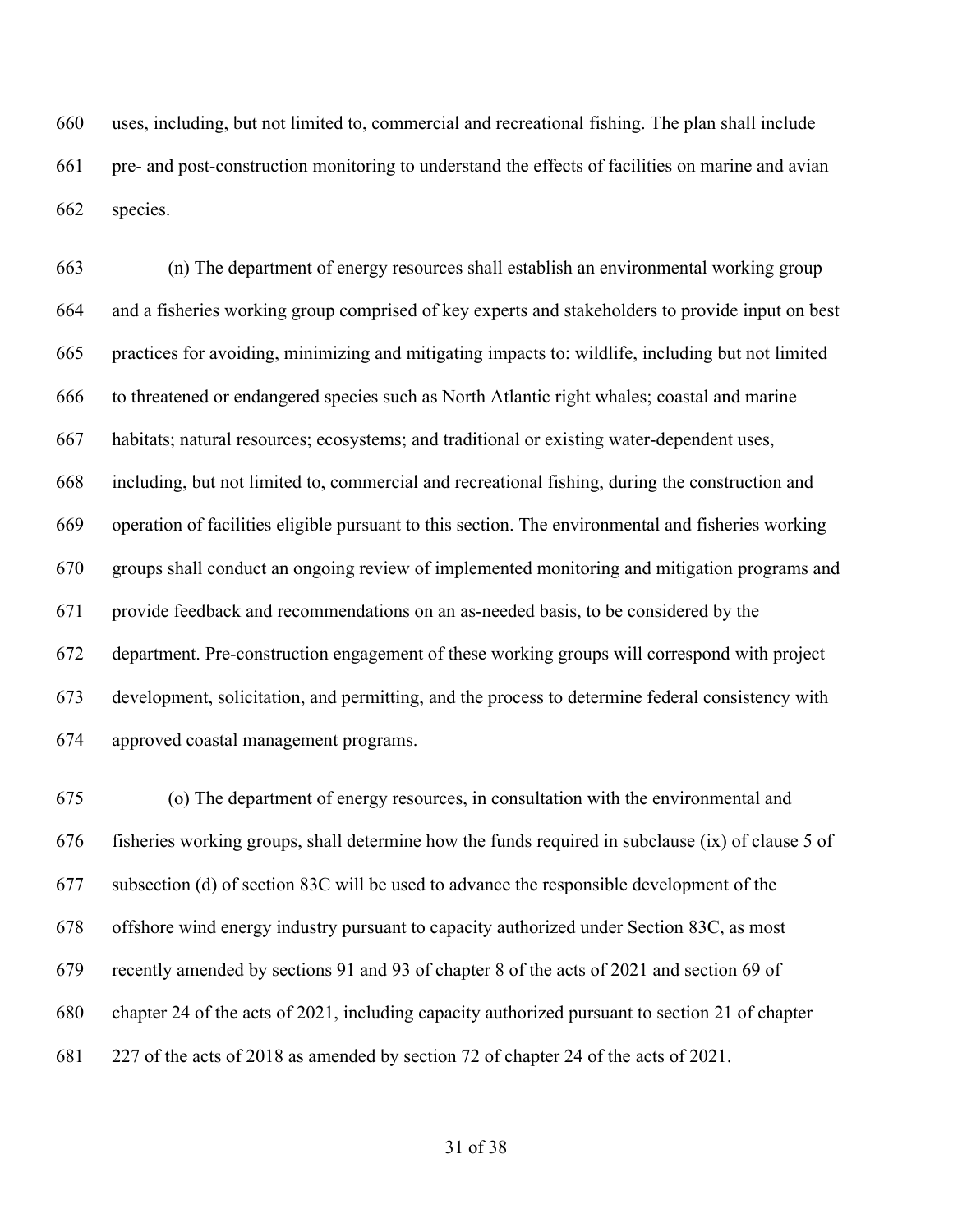(p) the winning bid shall be chosen by the selection committee which shall consider all proposals and criteria in subsection (d) when making a final decision, as well as technical advice from the electric distribution companies. The committee shall consist of the following members: the secretary of energy and environmental affairs, or their designee, which shall be the chair; the independent evaluator required by subsection (f) of this section; the secretary of the executive office of housing and economic development; one person appointed by the speaker of the house of representatives, who shall not be a member of the General Court; and one person appointed by the president of the senate, who shall not be a member of the General Court. No member of the selection committee shall have a financial interest in any companies or affiliated companies that have submitted a bid or multiple bids.

 (q) If this section is subjected to a legal challenge, the department of public utilities may suspend the applicability of the challenged provision during the pendency of the action until a final resolution, including any appeals, is obtained and shall issue an order and take other actions as are necessary to ensure that the provisions not subject to the challenge are implemented expeditiously to achieve the public purposes of this section.

 SECTION 14. (a) Notwithstanding any general or special law to the contrary, the department of energy resources shall, by June 1, 2022 competitively solicit and procure proposals for offshore wind energy transmission sufficient to deliver energy generation procured pursuant to subsection (b) of section 83C of chapter 169 of the acts of 2008, as most recently amended by sections 91 and 93 of chapter 8 of the acts of 2021 and section 69 of chapter 24 of the acts of 2021, from designated wind energy areas for which a federal lease was issued on or after January 1, 2012, that shall be developed independent of such offshore wind energy generation; provided further, that such transmission service shall be made available for use by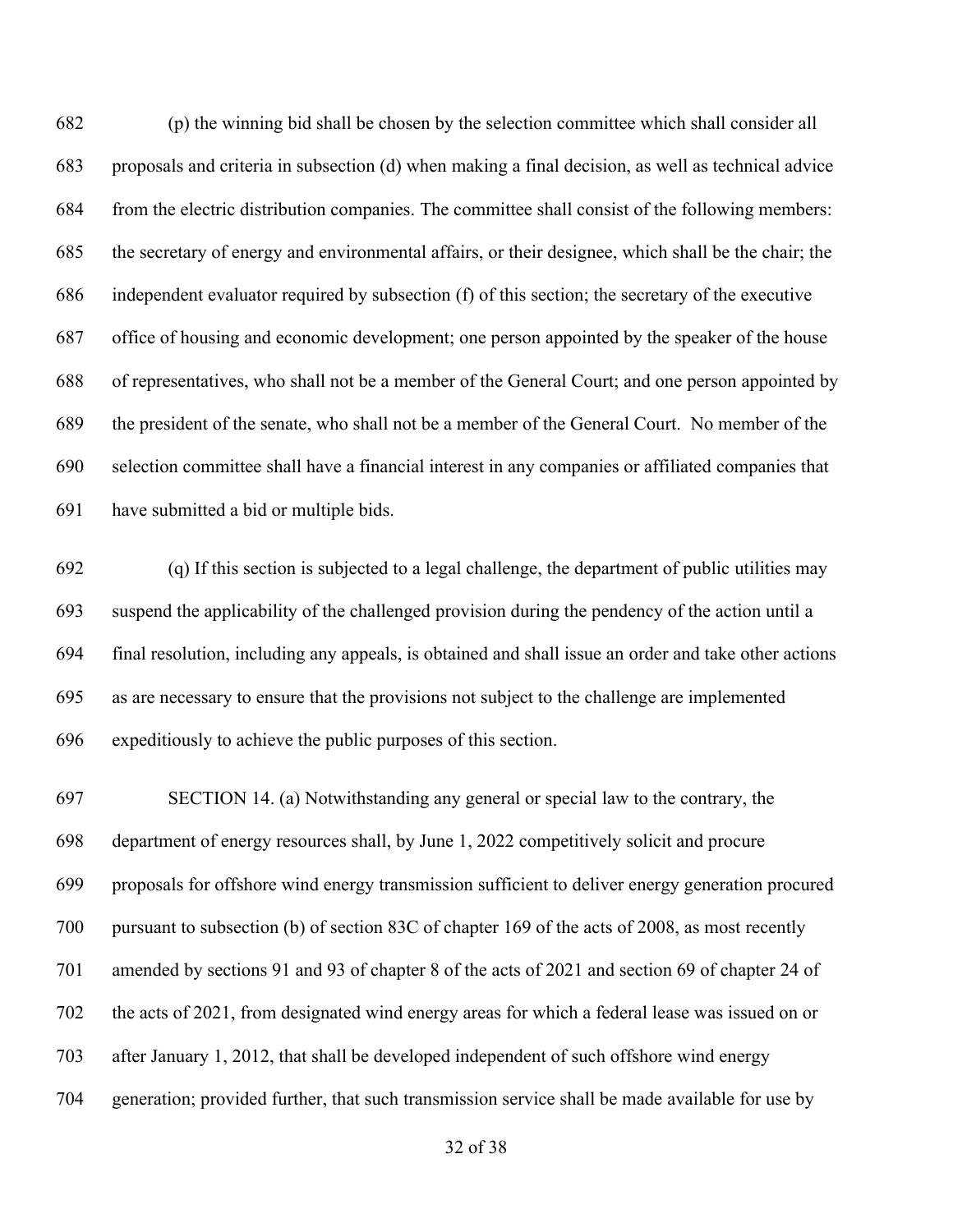more than 1 wind energy generation project; and provided further, that the department may coordinate with the department of public utilities, electric distribution companies, other New England states or entities designated by those states, and the ISO New England or successor organization, in the solicitation and procurement of proposals for offshore wind energy transmission. The department shall be permitted to select one proposal, multiple proposals, or no proposals.

 (b) In conducting the procurement for offshore wind energy transmission, the department shall take into consideration the total amount of transmission needed to achieve Massachusetts' and other states' offshore wind and decarbonization goals as well as other demonstrable consumer benefits, electric system reliability benefits, avoided upgrade costs to the existing transmission grid, or environmental benefits. The department shall consider proposals, including but not limited to, upgrading the existing grid, extending the grid closer to offshore wind locations, determining optimal landfall approaches, or interconnecting between offshore substations.

 (c) Not later than December 31, 2022, the department shall submit a report to the House and Senate clerks and the House and Senate chairs of the Joint Committee on Telecommunications, Utilities, and Energy that outlines the design and conduct of the solicitation and procurement process, identifies and recommends any improvements to the solicitation and procurement process, and, in the event that the department does not choose a proposal, provides a comprehensive explanation of their decision, including the extent to which the department's consideration of factors in subsection (b) played a role in said decision.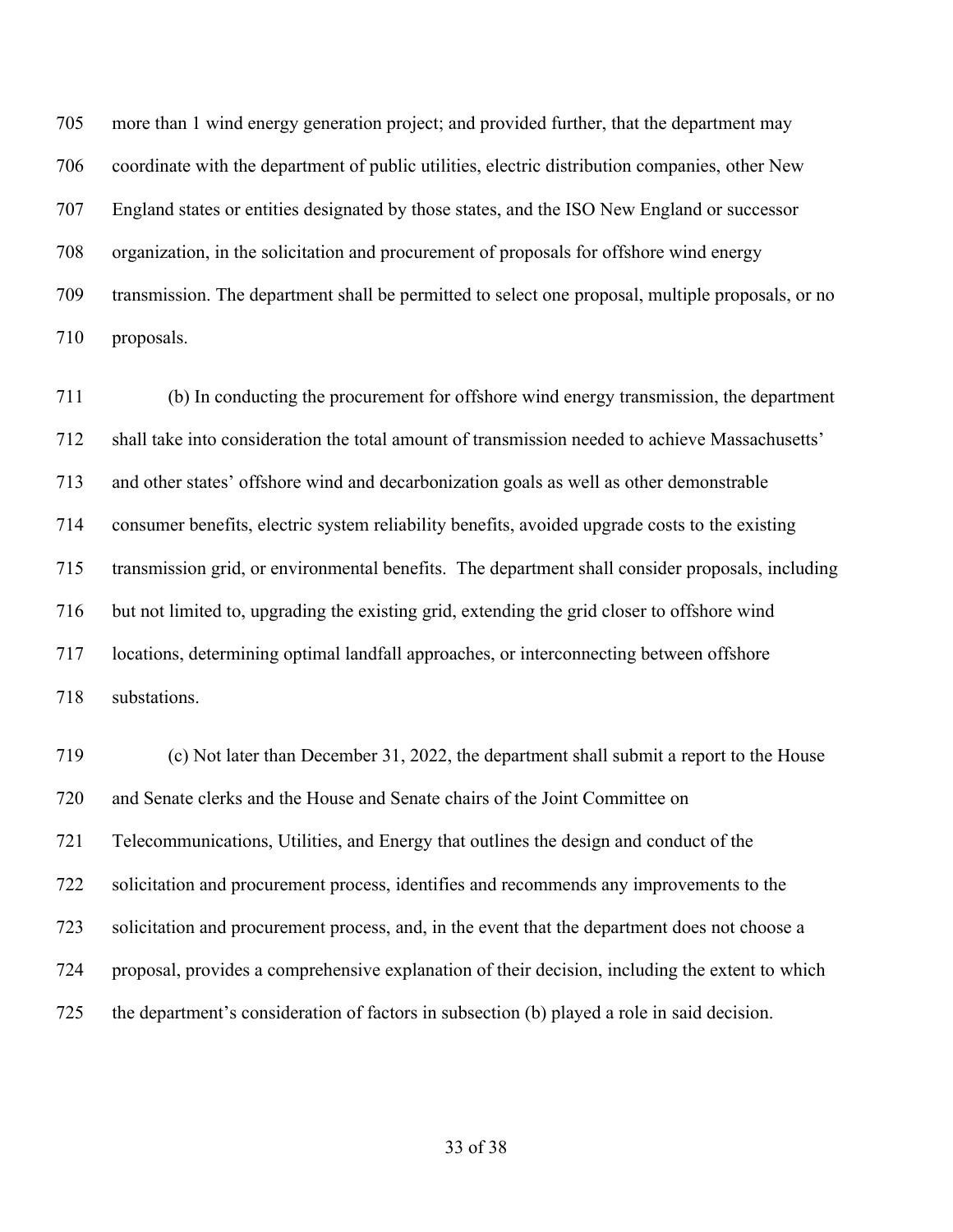SECTION 15. Notwithstanding any general or special law to the contrary, each distribution company, as defined in section 1 of chapter 164 of the General Laws, shall not later than December 31, 2022 file with the department of public utilities at least 1 electric rate tariff to apply to standalone energy storage systems interconnected to their distribution network. The distribution companies shall identify the costs to the distribution network not recouped via project sponsor-funded interconnection upgrades or otherwise paid directly by the project sponsor, and to design rates to recoup the distribution company's net costs in a similar manner to how they are incurred by the distribution company, without unduly impeding the participation of energy storage systems in power markets and other uses of such systems that provide benefits to the electric grid.

 SECTION 16. Notwithstanding any general or special law to the contrary, the carbon reduction research center, in consultation with the Massachusetts clean energy center and the department of energy resources, shall study how to optimize the deployment and utilization of both new and existing long-duration energy storage systems in the commonwealth capable of absorbing energy, storing it for a period of time and thereafter dispatching the energy for a minimum period of five hours or greater.  The goal of said systems would be to (i) contribute to compliance with the 2025, 2030, 2035, 2040, 2045, and 2050 statewide greenhouse gas emissions limits and sublimits, including but not limited to the sublimit of electric power, established by subsection (b) of section 3 and section 3A of chapter 21N of the General Laws, as most recently amended by section 8 and 9 of chapter 8 of the acts of 2021; (ii) improve the reliability and integration of intermittent renewable energy capacity required pursuant to subsection (b) of section 83C of chapter 169 of the acts of 2008, as most recently amended by sections 91 and 93 of chapter 8 of the acts of 2021 and section 69 of chapter 24 of the acts of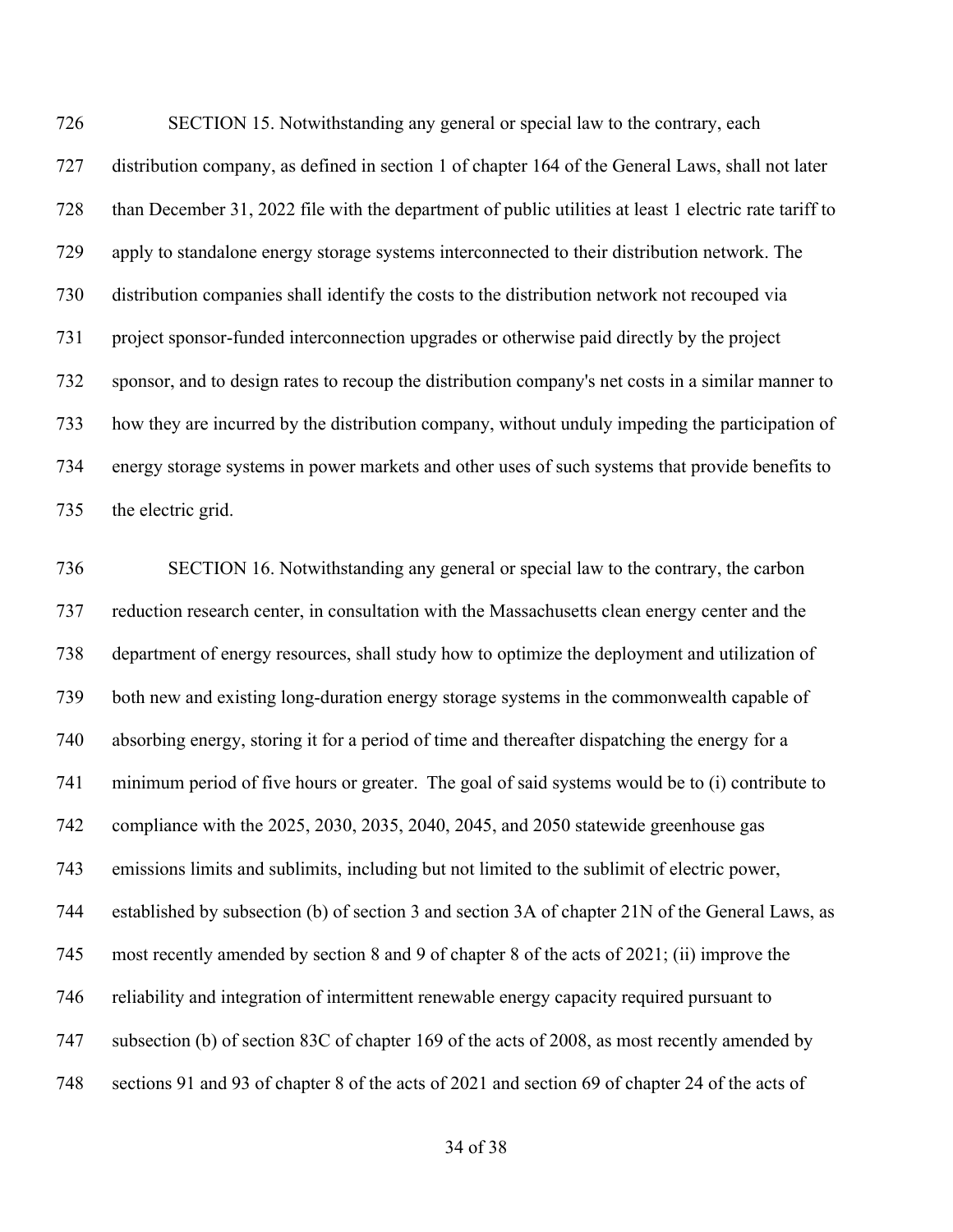2021; (iii) transport energy from periods of low energy demand to periods of high energy demand, provided that such transportation is coordinated with the renewable generation produced in lower demand periods under solicitations performed pursuant to subsection (b) of section 83C of chapter 169 of the acts of 2008, as most recently amended by sections 91 and 93 of chapter 8 of the acts of 2021 and section 69 of chapter 24 of the acts of 2021; (iv) enhance the reliable delivery of electricity to Massachusetts consumers; and (v) minimize ratepayer costs. The study shall determine the performance of said systems under frequent deployment, barriers to deployment or utilization, and incentives that could facilitate their deployment or utilization.  The carbon reduction research center shall provide recommendations to the secretary of the executive office of energy and environmental affairs no later than May 1, 2022, including numerical benchmarks for both new and existing long-duration energy storage systems to optimize the use of these systems, which the secretary shall incorporate into the setting of numerical benchmarks for energy storage in the 2025, 2030, 2035, 2040, 2045, and 2050 roadmap plans, pursuant to clause (xi) of section 5 of chapter 21N, as recently amended by section 10 of chapter 8 of the acts of 2021. The carbon reduction research center shall forward said recommendations to the clerks of the house of representatives and senate and to the house and senate chairs of the joint committee on telecommunications, utilities, and energy.

 SECTION 17. Notwithstanding any general or special law to the contrary, any funds not expended from the Offshore Wind Energy Career Training Trust Fund prior to the effective date of this act shall be transferred by the comptroller from said fund to the Massachusetts Offshore Wind Industry Investment Fund established in section 9A of chapter 23J.

 SECTION 18. (a) Notwithstanding any general or special law to the contrary, the department of elementary and secondary education shall work in consultation with the executive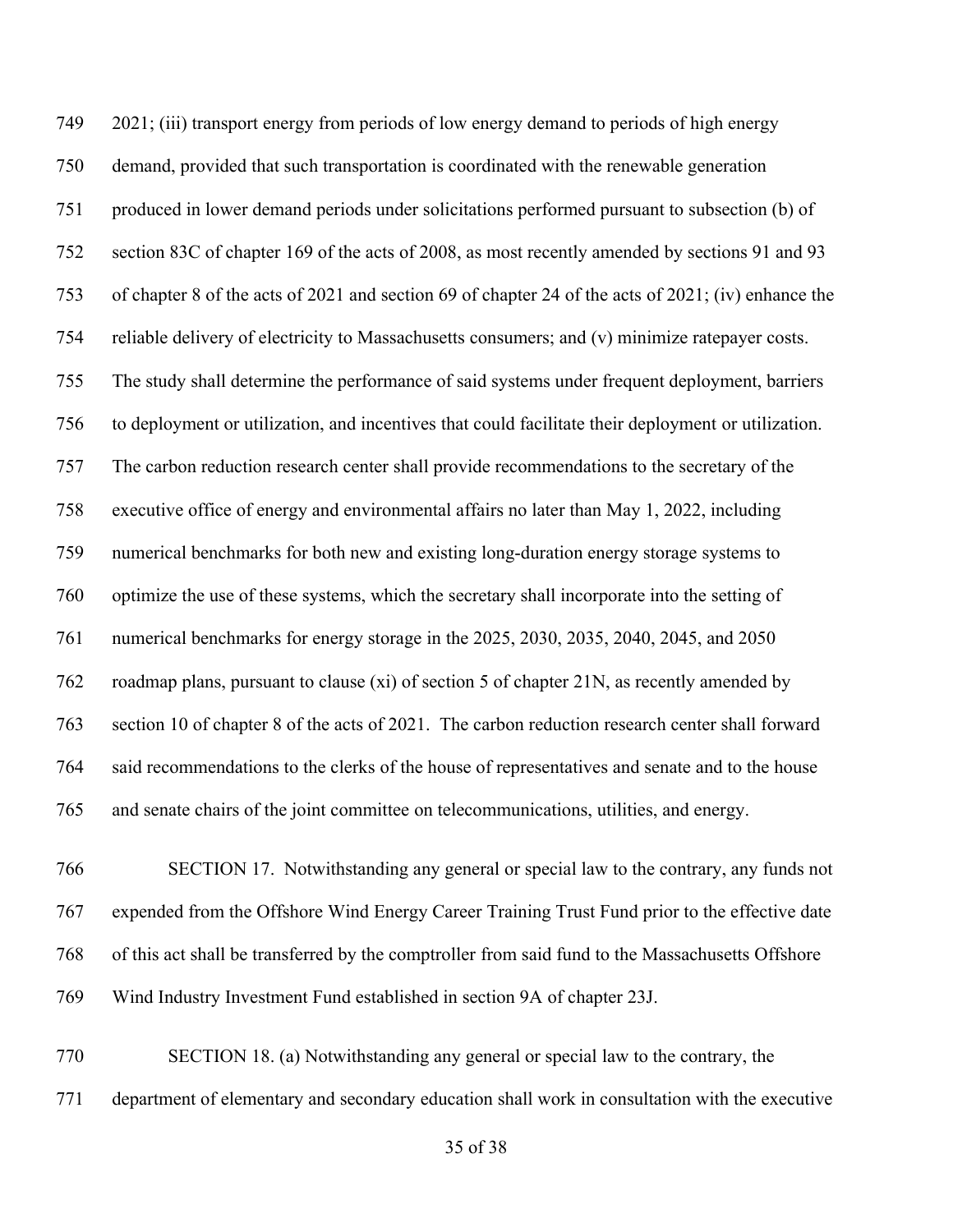office of labor and workforce development on the development of a pilot program for the purpose of helping students acquire challenging academic and technical skills that prepare them for high-skilled, high-wage and high-demand jobs in the Commonwealth relative to the offshore wind industry; provided further, programming may include but shall not be limited to offshore wind supply chain jobs in manufacturing, construction, assembling, shipping and maintenance of wind turbine components, and any additional credentialed programming in support of the offshore wind industry; provided further, that the offshore wind industry pilot credentialing program shall be based on industry-recognized, high-skilled, high-demand and high-wage offshore wind industry jobs in Massachusetts, including regionally-based workforce needs and shortages in the offshore wind industry, that requires an industry-recognized certification which would materially enhance a job applicant's chances for employment and enhanced compensation; provided further, that programming shall offer high-quality credentials recognized by multiple employers in the offshore wind industry across the Commonwealth, provided, however, that no credential programming shall be provided for an occupation with an annual salary or wage that is less than 70 percent of the average annual salary or wage in the Commonwealth, unless the certification for such an occupation is stackable to another industry certification and required for the next level of occupation; provided further, that districts shall be reimbursed at \$750 for each student in the district who earns offshore wind industry-recognized certification credentials that have a high employment value or relevant industry-recognized certification that is recognized by any public institution of higher learning in the commonwealth as a basis for academic credit at such institution, and reimbursed \$600 for each student in the district who earns an industry-recognized certification in the offshore wind industry that does not meet the criteria of the previous paragraph but addresses regional demands identified by the local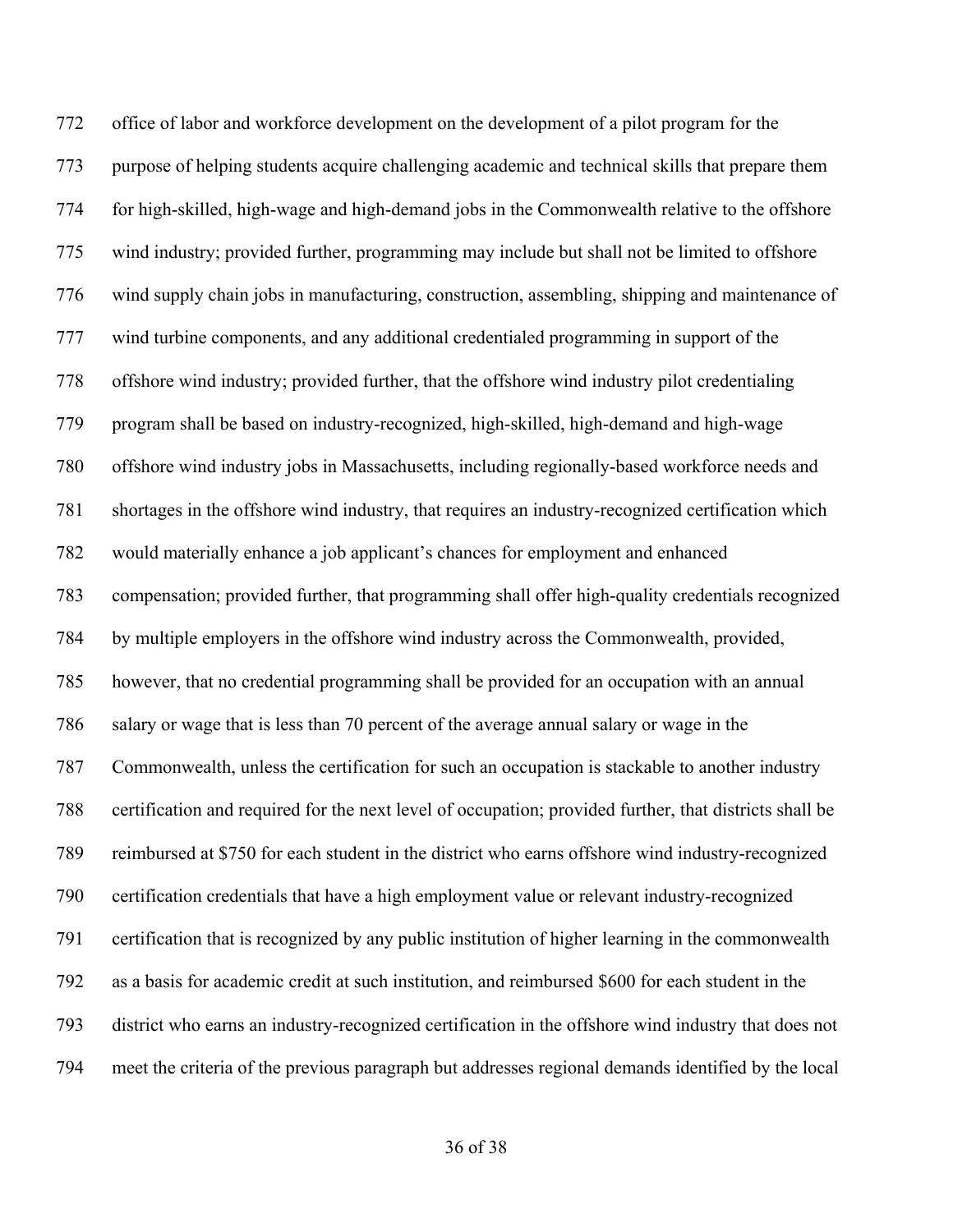MassHire Workforce Board; provided further, any school district receiving a certification award for the offshore wind industry pilot credentialing program shall allocate at least 80 percent of any certification award to the school whose students obtained the qualifying certification; provided further, the allocation may not be used to supplant funds otherwise provided for the basic operation of the school; provided further, any school receiving a certification award shall use the award to support or maintain the program, including the payment of stipends for instructors and the subsidization of fees for low-income students to obtain the certification; provided further, the department shall develop the criteria necessary to carry out the offshore wind industry pilot credentialing program and may adopt any necessary regulations or guidance to carry out the pilot; provided further, not later than February 1, 2023 the department shall submit an annual report on the progress of the pilot, including, but not limited to: (i) the number of public school students participating in the pilot seeking certifications for high demand occupations in the offshore wind industry (ii) identifying the number of such students participating in the pilot who are low-income, English language learners and students with disabilities; (iii) the specific types of certifications earned by students, including the number of each such certifications earned; and (iv) recommendations on how to bring high-skilled, high-demand and high-wage credentialing programs to scale statewide, including any necessary funding considerations.

 (b) Notwithstanding any general or special law to the contrary, the Massachusetts Clean Energy Center shall transfer \$3,000,000 from the Massachusetts Offshore Wind Industry Investment Fund established under section 9A of chapter 23J of the General Laws to the department of elementary and secondary education for the purposes for this section; provided, 816 that said funds shall also be expended by the department to reimburse districts for initial costs